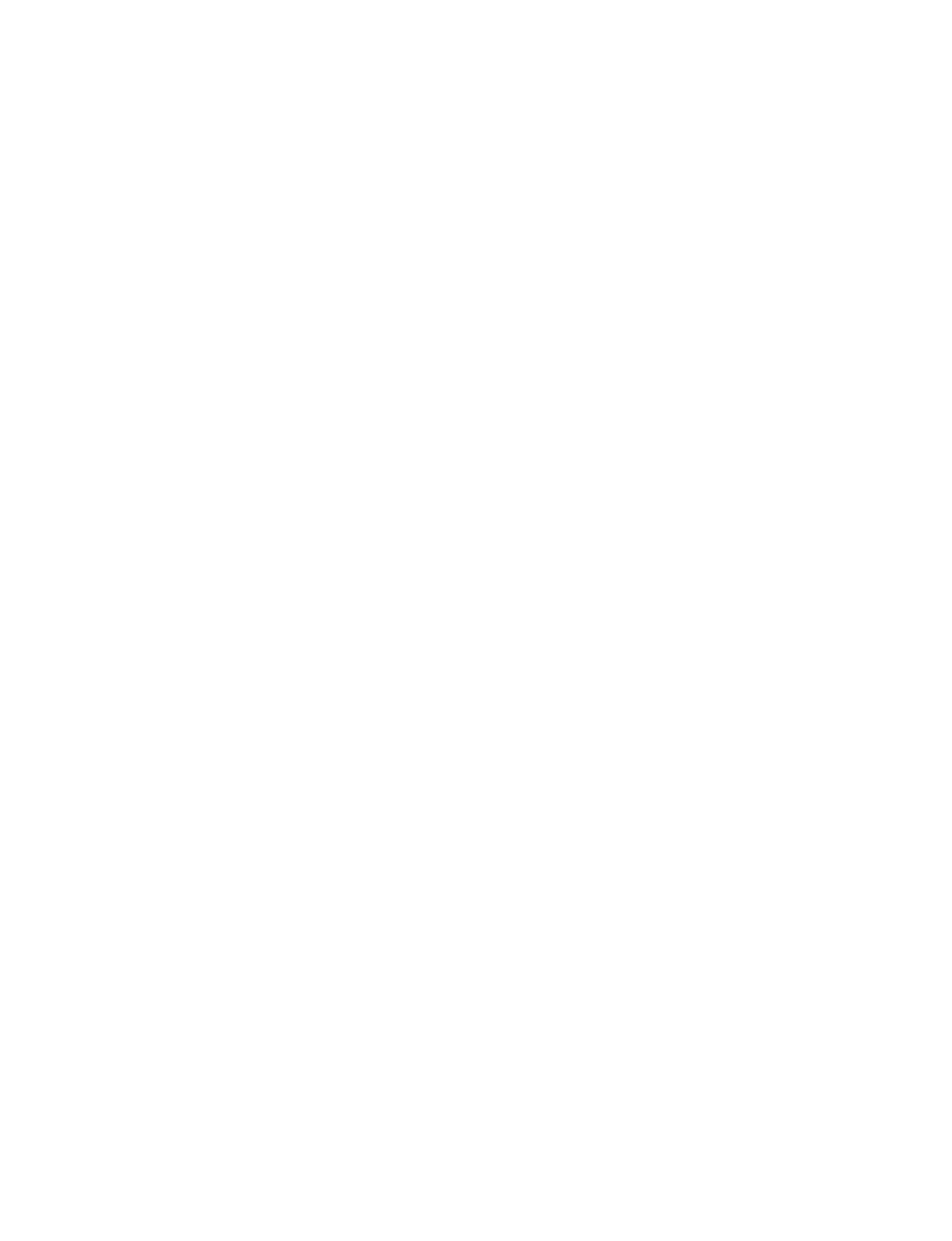# Dean's message

www.engr.mun.ca



Welcome to another edition of Benchmarks. The Faculty of Engineering and Applied Science has had another year of gr owth and development and, inevitably, with that has come some changes. As you may be aware, Dr. Ray Gosine has taken on the position of vice pr esident of research and I have taken on the r esponsibilities of dean for the faculty, for the time being, in his absence.

Leadership in ocean engineering research and education is one of our areas of great strength. About 40 years ago, we established Canada's first research and educational field in ocean engineering. Today, Memorial University of Newfound land is the only university in Canada that offers an accredited co-operative undergraduate engineering program leading to a B.Eng. degree in ocean and naval architectural engineering, as well as M.Eng. and PhD r esearch degrees in ocean engineering. As one of our major r esearch focuses, we continue to



Dr. Quaicoe

advance ocean engineering research and technology development in Canada. We are also continuing to expand our research horizon in the area to include activities in the Arctic and other harsh environments. This issue of Benchmarks includes a selection of articles that highlight some of our Ar ctic initiatives.

Throughout the pages to follow, you will also read all about the exciting initiatives and accomplishments over the past year. You will read about outstanding faculty members who have secur ed major funding to further their research and how faculty members and students have won major awar ds and recognition for their research; what some of our students are doing; what other alumni are doing; and what we are doing to engage the community. I am very proud of the progress we have made and excited about where we are going, and I hope you get a sense of that pride as you turn the pages.

I hope that you enjoy this latest issue of Benchmarks. I welcome your comments on anything that you read in this edition, and please feel fr ee to contact me if you would like further information on any of our activities.

Sincerely, Dr. John Quaicoe, P.Eng. jquaicoe@mun.ca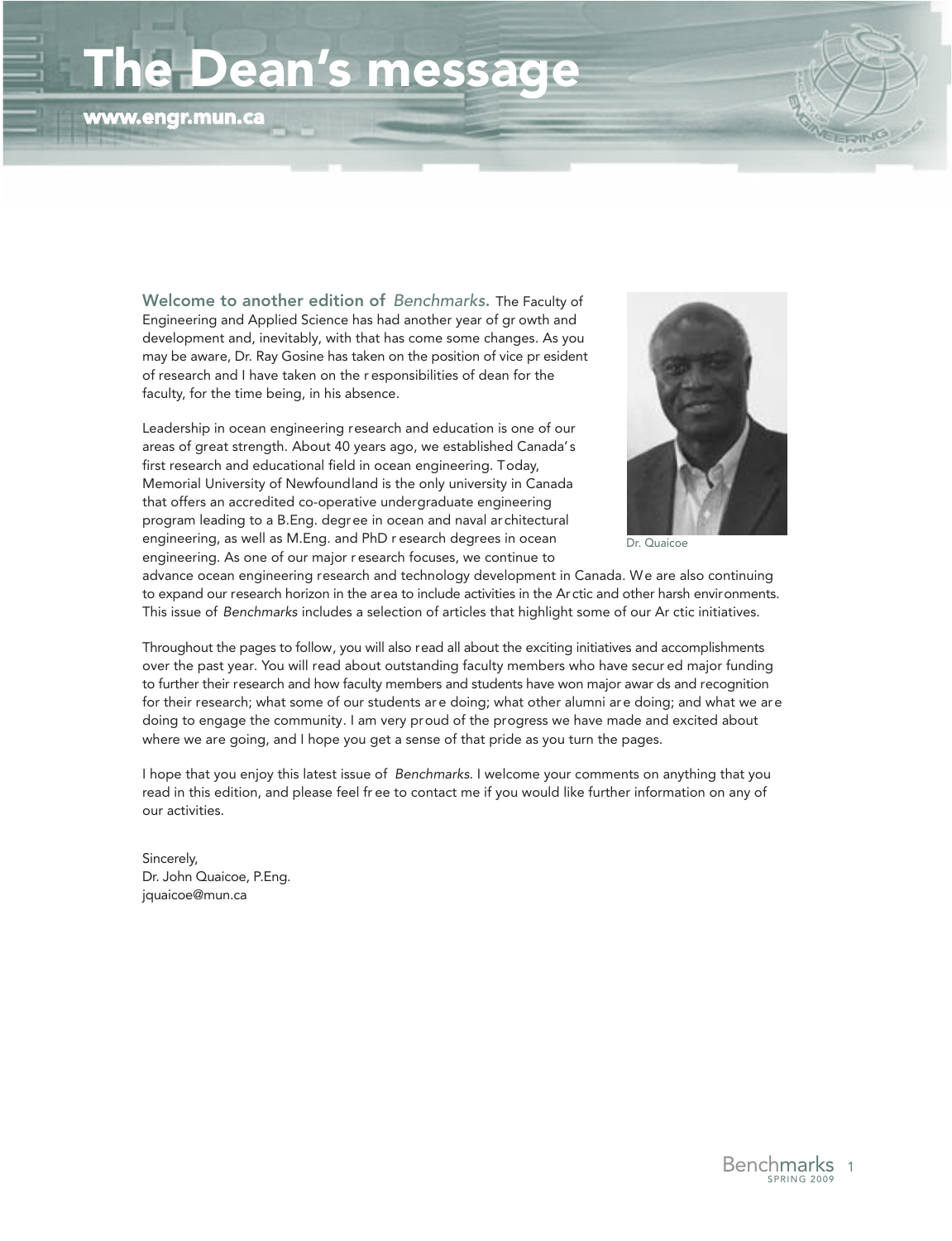# News







## Student LIFE Program

Engineering students can now apply to the Angus Bruneau Student Leadership and Innovation Fund in Engineering Program.

Recently, engineering students at Memorial were given another reason to showcase their creative and innovative talents. Applications are now being accepted for the Angus Bruneau Student Leadership and Innovation Fund in Engineering Pr ogram.

The program encourages and supports student leadership and innovation in engineering education, research and community service, and will provide funding for student-led initiatives that significantly enhance a student's experience in the Faculty of Engineering and Applied Science — initiatives that would not normally be funded through the faculty's operating budget.

Emilie Martin, a fifth-year mechanical engineering student, is excited about the possibilities this new pr ogram brings to engineering students.

"Engineering students here at MUN are lucky to have a unique program that offers great academic and professional experience. The Student LIFE Fund now provides the opportunity for equally important experience in our community. It is wonderful that Dr. Angus and Dr. Jean Bruneau are helping students to pursue their creative ideas, and assisting them in learning and r esearching topics that they are very passionate about," she said.

The Angus Bruneau Student Leadership and Innovation Fund in Engineering was established through the kindness of Drs. Angus and Jean Bruneau through a very generous gift of one million dollars to endow the Student Life Program. In 1968 Dr. Bruneau established the Faculty of Engineering and Applied Science as its first dean. Dr. Bruneau led the development of co-operative engineering programs – an innovation offered at only one other Canadian university. He is also credited with creating the Centre for Cold Ocean Resources Engineering (C-CORE) which he



### New leadership for the Faculty of Engineering and Applied Science

With any growing institution, change is inevitable and the Faculty of Engineering and Applied Science is no exception. When Dr. Ray Gosine accepted the position of associate vice-president (research), and later as vicepresident (research), pro tempore, at Memorial University, the Faculty of Engineering and Applied Science was in need of new leadership. In addition, based on demonstrated and potential growth in both graduate studies and research in the faculty, it was decided to try a one-year pilot pr oject to split the responsibilities of graduate studies and research. As a result of the above, the following have assumed new responsibilities within the faculty:

Dr. John Quaicoe has been appointed to the position of dean (pro tempore).

Dr. Ramachandran (Venky) Venkatesan was the acting associate dean of undergraduate studies until April 30, 2009.

Dr. Steve Butt is the acting associate dean of graduate studies.

Dr. Brian Veitch was the acting associate dean of r esearch until February 28, 2009.

Dr. Kelly Hawboldt is the acting associate dean of research as of March 1, 2009.

chaired for 10 years. Dr. Jean Bruneau has served on numerous non-profit and community organizations such as the YM/YWCA and the Newfoundland Law Society, among others, and in 1998 Memorial bestowed an honorary Doctor of Laws on her in recognition of her long-time commitment in public ar enas for the good of society. Their gift to the faculty for the Student Life Program has created an endowment that will significantly enhance the experience of students at Memorial.

Students can apply for funds up to \$10,000. The fund will provide financial awards on a matching basis such that students will be required to raise some portion of the funds needed for the pr oject.

In addition to financial awards, the program will sponsor an annual leadership and innovation forum, which will take place in the fall of 2009.

SPRING 2009 <sup>2</sup> Benchmarks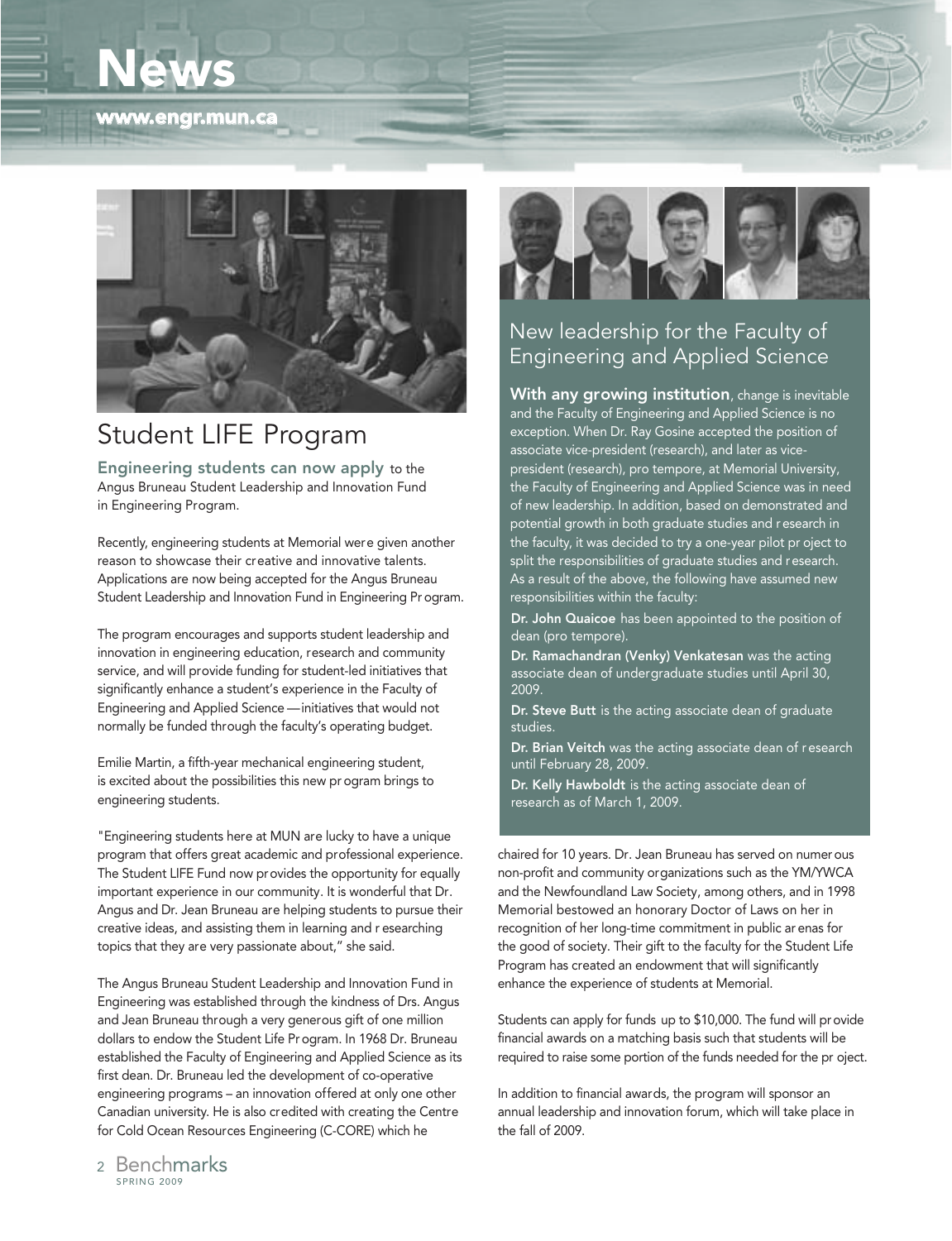

## Faculty of Engineering and Applied Science offers a new environmentallyfriendly undergraduate program

The Faculty of Engineering and Applied Science is now offering a new process engineering program to satisfy the needs of various processing industries, including oil and gas and mineral processing.

Process engineering is a diversified program which encompasses new development, design, safety and environment, optimization and operation of sustainable processes for human needs. A process engineer uses biological, chemical, and physical processing of petrochecmical, oil, gas, minerals, food and other materials to modify their nature, their properties, and/or the composition of mixtures to produce useful products, such as petrochemicals, gasoline, diesel, metals and alloys. This requires a thorough knowledge of materials, chemical and physical sciences, and mathematics, as well as an ability to apply this knowledge in an economical and sustainable way to engineering development.

Dr. Faisal Khan is the chair for this new discipline and said the new program means long-term benefits for the faculty, Memorial and the province as a whole.

"It is the program of the 21st century based on sustainability engineering development. It focuses on green and safe processing. Process engineering will provide highly-qualified personnel and research and development to support the economic and technological development of our pr ovince including new initiates such as the Hebr on development, petroleum refinery and metal processing. This program will



"IT IS THE PROGRAM of the 21st century based on sustainability engineering development."

also attract national and international students. Furthermor e, researchers in process engineering will help to solve some of the unique challenges faced by these industries, such as operating in harsh climatic conditions, asset integrity, safety and environment management, as well as day-to-day operational issues such as process scheduling and maintenance," explained Dr. Khan.

The bachelor of engineering major will be taught by a multidisciplinary team of faculty members with expertise in metallurgical processes, geological engineering, electromechanical engineering, environmental engineering, safety and risk engineering, and oil and gas engineering. It is designed to provide students with a specialization in the ar eas of minerals and metals processing and downstream oil and gas processing. Throughout the program, and within each area of specialization, emphasis will be placed on green and clean processes that are environmentally-benign and inherently safe. Graduates of the program will be safety- and environmentallyconscious engineers who will be able to contribute to lar gescale industrial development in a sustainable manner — a priority for the process and allied industries.

Memorial's Faculty of Engineering and Applied Science is the first school in Canada to offer this unique program, which will be offered for the first time in academic term 3 in September 2009, to the class of 2013.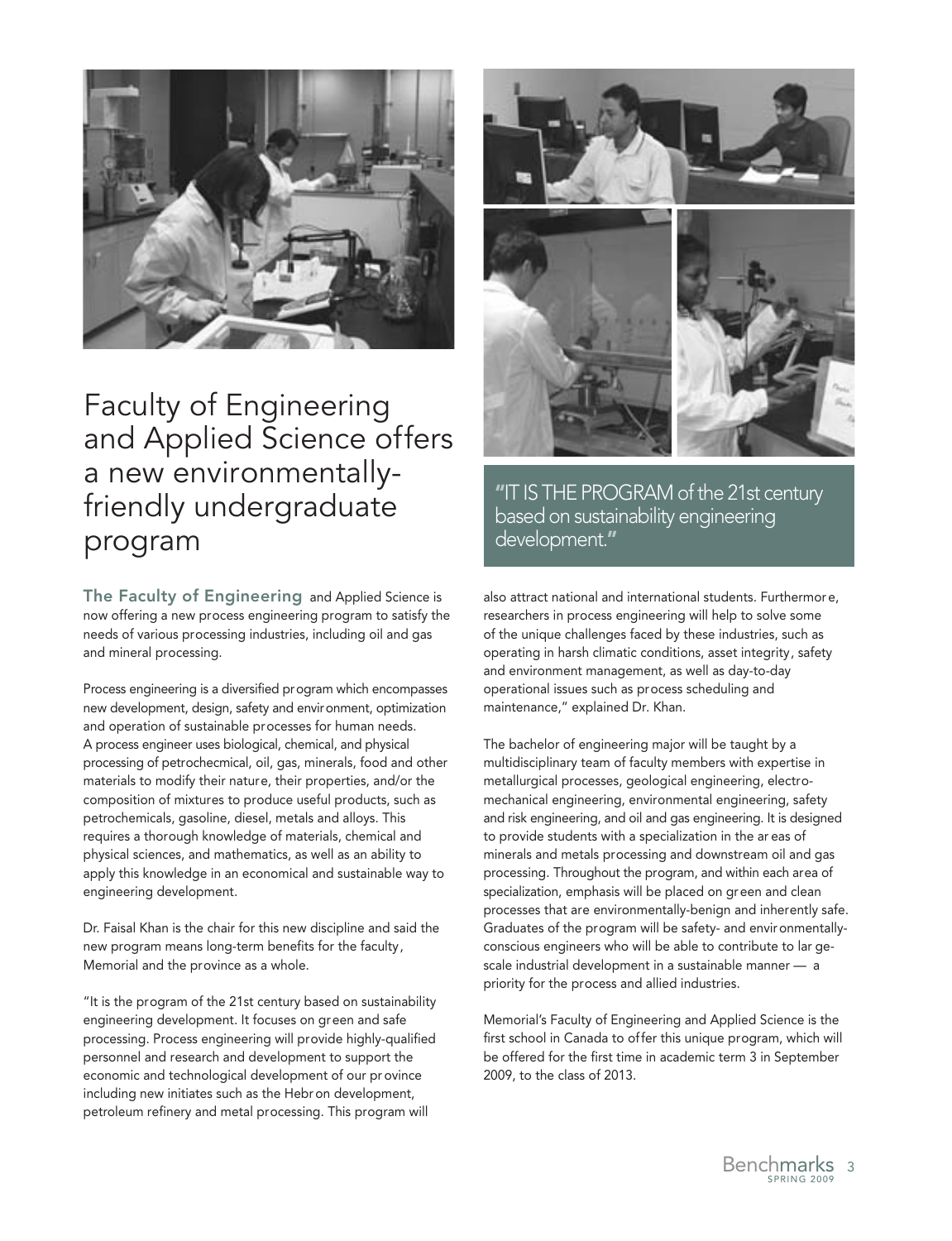# News briefs

www.engr.mun.ca



## The business of engineering: new options for entrepreneurial engineers

For years there has been talk of the faculties of business and engineering collaborating to create an entrepreneurship stream for engineering students, but it was a chance meeting in Houston, Texas, that finally got the ball rolling.

Brian Veitch, acting associate dean for research in the Faculty of Engineering and Applied Science; and Peggy Coady, director of graduate programs in the Faculty of Business Administration, started working at Memorial within months of each other. They both won President's Awards at the same ceremony in 2004 and have worked in adjacent buildings for more than 10 years but it wasn't until a Memorial alumni event in Houston that the pair met.

That meeting coincided with changes in the ocean and naval architectural engineering program that make it easier for students to take a focused stream of electives, the ideal time to introduce an entrepreneurship stream for engineering students.

"Our meeting was a great example of being in the right place at the right time. Brian is the chair of the ocean and naval architectural engineering discipline and I had recently finished a term as the acting associate dean of academic pr ograms, so we both had the background and understanding necessary to make this finally happen," said Prof. Coady.

Their determination to create an entrepreneurship offering for engineering students has paid off and ocean and naval architectural engineering students can begin their business education in spring 2010, subject to approval by the Faculty of Engineering's Committee on Undergraduate Studies.

Dr. Veitch said the Faculty of Engineering believes that the entrepreneurship stream will appeal to students.

"Many engineering students have taken business electives over the years, but we wanted to offer a more coherent set of courses. The recent changes in the naval architectural engineering program have added flexibility to the program and it was the ideal time to capitalize on that and of fer the entrepreneurship stream with the Faculty of Business," he explained.

The courses, which range from accounting to marketing to new venture creation, are meant to foster an understanding of how business and engineering complement each other.

"There are many examples of engineering students who have a business idea but lack the business skills to turn that idea into a commercial reality. These courses will give them that base to complement their technical engineering courses," said Prof. Coady.

The new entrepreneurship stream for ocean and naval architectural engineering students is the first such of fering for undergraduate engineering students.

### Programmed for the future: Faculty of Engineering and Applied Science introduces new graduate programs

The Faculty of Engineering and Applied Science has recently introduced two new course-based graduate programs for both full- and part-time students in oil and gas engineering and engineering management. Both have been approved for implementation starting in September 2009.

"The initiatives the faculty has undertaken ar e timely, given the growing activities in the oil and gas industries in the province. The new programs will produce graduates who are well qualified to contribute to the economic development of the province," explained Dr. John Quaicoe, the faculty's dean.

#### MASTER OF APPLIED SCIENCE IN OIL AND GAS ENGINEERING

The oil and gas industry is a complex one and r equires expertise in various areas and technical disciplines. To meet this demand, the faculty has developed multidisciplinary graduate programs in oil and gas engineering (OGE). The program provides the latest technical knowledge on upstream, production, and downstream aspects of oil and gas engineering such as drilling engineering, reservoir simulation, environmental protection, risk management and safety. Many of the courses taught in the pr ogram will be supported by field study and laboratory demonstrations. To apply the concepts learned in the classroom and laboratory environment, students will work in teams on an engineering project for two terms.

#### MASTER OF ENGINEERING MANAGEMENT

The primary goal of the program is to enable engineering graduates to gain advanced knowledge in their field of engineering along with formal training in business allowing them to play a major role in their firm's development as part of the developing knowledge economy. This course-based master's program, developed in collaboration with the Faculty of Business Administration, will combine business education with advanced technical education in the students' field of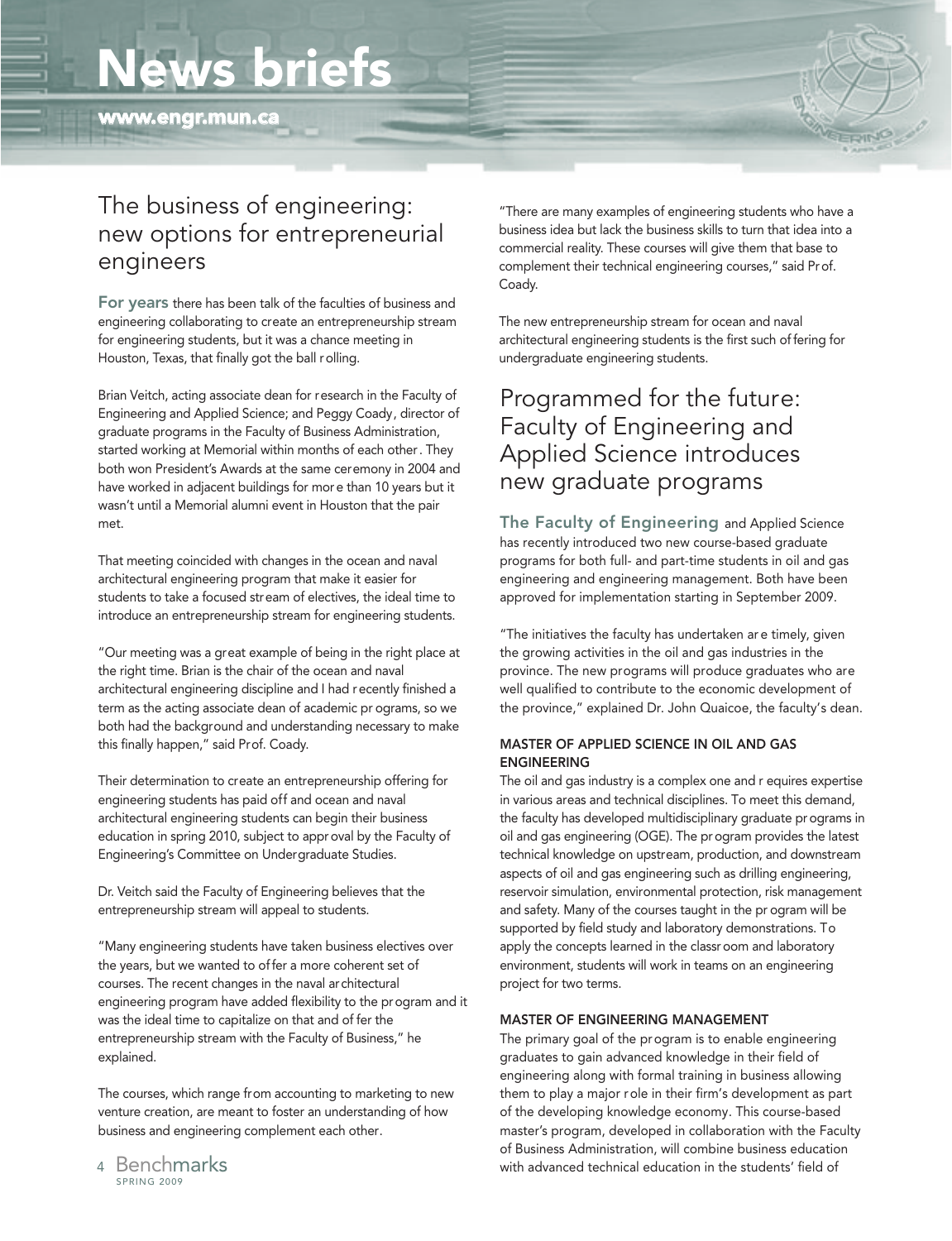interest. The program will draw on graduate courses in the Faculty of Engineering and Applied Science and the Faculty of Business Administration.

The program can be completed on a full- or part-time basis. The core courses address important engineering management topics such as statistical principles, organizational behaviour, marketing and accounting applied to decision-making in the

engineering sector. Apart from core and elective courses in business and engineering, the program consists of an engineering management project. Issues discussed in courses and projects are geared to be of interest for engineering graduates associated with large companies, small and medium enterprises and start-up organizations.

## Ocean and naval architectural engineering 101

Memorial's Faculty of Engineering and Applied Science believes in educating "prospective" engineering students at a young age and yes, even pre-schoolers. Dr. David Murrin, an assistant professor with the faculty's ocean and naval architectural engineering program until December 2008, believes it's never too early to start.

"We really wanted to get kids excited about science and engineering in general. That was the first step. In addition, ocean and naval architectural engineering is an extremely challenging yet satisfying discipline and we wanted to expose childr en to it so that they would consider it as a possible car eer option," he said.

Last summer, Dr. Murrin designed a two-day course for kids who were registered in their school's Junior High Enrichment Program. The program taught them about ocean and naval architectural engineering, and consisted of tours of the faculty's laboratories, virtual marine simulator and interaction with a small remotely operated vehicle (ROV) built by Dr. Murrin himself.

"The course, which is essentially about the behaviour of objects in water, was designed to educate students who weren't sufficiently challenged under their regular program and introduce them to a career path in ocean and naval architectural engineering," said Dr. Murrin.

The first day students attended a laboratory wher e they were given some empty bottles and they observed how the bottles floated in water. Then they were given sand and water to put in the bottles, and they observed the behaviour again. After the demonstration, they went back into a classroom to look at why things happened the way they did.

On the second day, they were divided into two teams and each team designed a boat as part of a boat-building competition.

"The competition consisted of two components — a race to see which team had the fastest vessel, and a test to determine which boat could carry the most weight without capsizing," said Dr. Murrin.

At the end of the second day, the students were also able to control a ROV in a small test tank and observe how it responded to changes in propulsive and buoyant forces. Finally, students toured the faculty's laboratories which involved a ride in a towing carriage which took them from one end of the towing



Dr. Murrin chats with students

tank to the other as they observed a model dory being towed through water to learn about resistance (friction).

"The model has sensors that send information back to a main computer so that you can monitor the ship's behaviour through various speeds," said Dr. Murrin.

"We had talked to each group about propulsion, which is moving through the water, and we talked about buoyancy, which is making things float, but until they really got to see it they didn't really get it. So that was encouraging fr om the very first tour," added Dr. Murrin.

And even though the course was designed for junior high students, it turns out that, with a little tweaking, it's effective on a much younger audience as well.

"Part of the course was taught to younger kids between the ages of 2 and 5 at the Newfoundland Science Centr e. We simply talked to them about why things float, and when we let them control the little ROV they really started to understand," he said.

The faculty hopes to expand on this course in the futur e.

"These tours were designed to gauge excitement and interest from the students. I've been overwhelmed. Kids, for various reasons, they really really get into it. For one thing they can see it, and it moves. It responds right away. I think they like the fact that they can push a button and the ROV contr ols are very similar to joysticks, which doesn't hurt either," quipped Dr. Murrin.

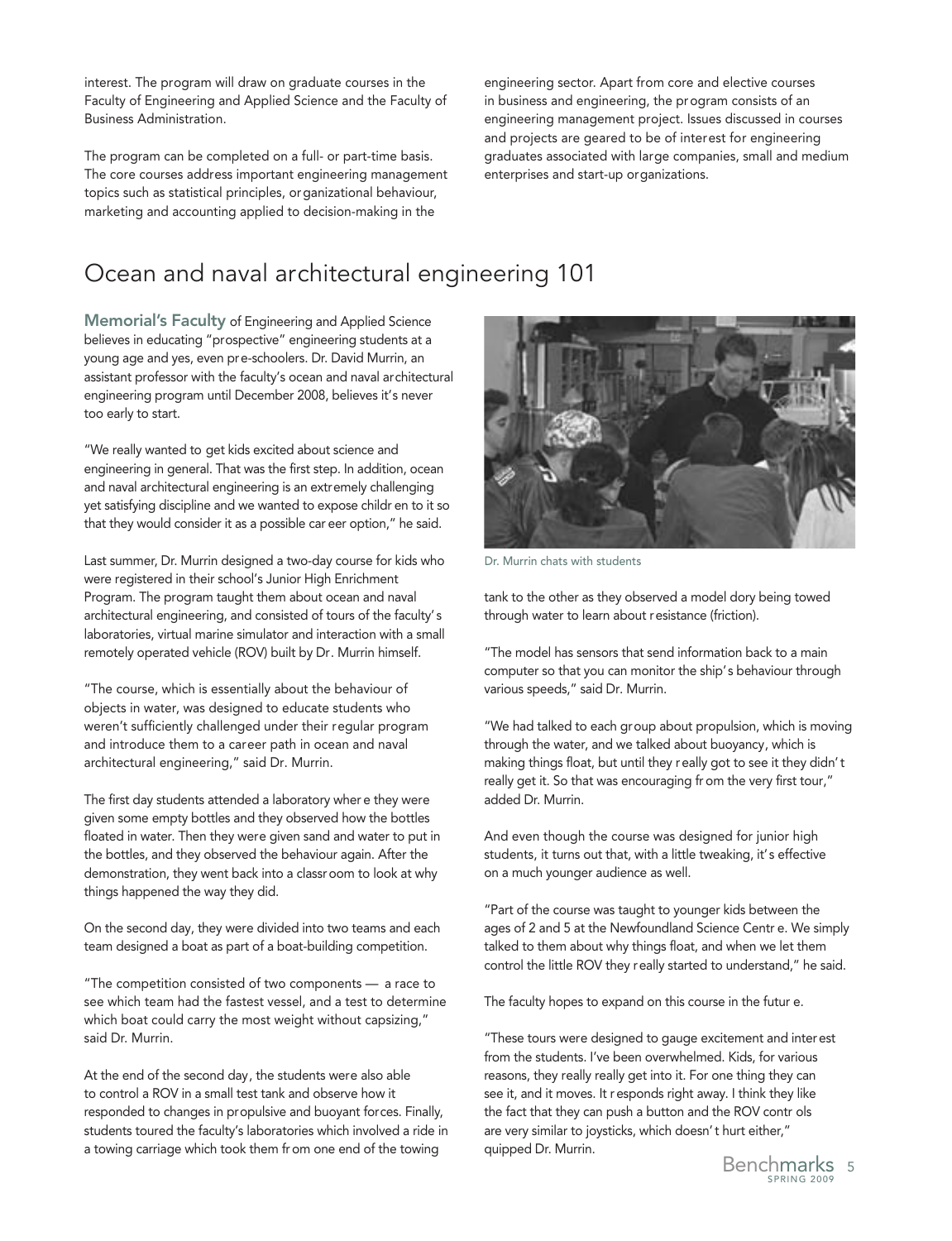

## WISE SSEP celebrates its 20th year of helping students and researchers

Women in Science and Engineering (WISE) has good reason to celebrate. The non-profit organization's flagship program, the Student Summer Employment Program (SSEP) is now in its 20th year and r emains as vibrant as ever.

The program offers an eight-week summer internship for Grade 11 female students from across the province, and matches these eager high school students with meaningful research being carried out at the university.

It is this partnership that makes WISE SSEP such a r ewarding experience – students gain first-hand work experience in fields of interest, while researchers avail of assistants to help further their research. For most participants, SSEP is an eye-opening experience in terms of career possibilities.

"I am so grateful that I have been given insight to another career option that I previously assumed was not for me! I have learned and experienced so much beyond my placement position. I have made so many new friends who ar e ambitious go-getters who are going to make an incredible difference in this world," said one student.

To celebrate the continued success of the pr ogram, WISE SSEP is planning its 20-year reunion and conference and the theme is "Women Engineering Their Future". The conference will take place from Oct. 14-16, 2009 at the Holiday Inn in St. John' s. The conference will provide former program participants, staff and supervisors the opportunity to reminisce and share memories from their respective SSEP summers, as well as p rovide networking and professional development opportunities.



Rahman

On November 6, 2008 at Carleton University, Dr. Azizur Rahman received the 2008 A.D. Dunton Alumni Award of Distinction, Carleton's most prestigious alumni honour.

Dr. Rahman, a university research professor at Memorial University has made substantial contributions to the engineering field for over 46 years as a leader, a teacher, a researcher and a consultant.

He is recognized as one of the founding innovators of modern power engineering and a pioneer in the development and application of interior permanent magnet motors and associated drive technology — used in the world's first mass-produced hybrid vehicle, the Toyota Prius.

He is a life Fellow of the Institute of Electrical and Electr onics Engineers, a Fellow of the Engineering Institute of Canada, a Fellow of the Institution of Engineering and Technology (U.K.) and a life Fellow of the Institution of Engineers of Bangladesh.

The A.D. Dunton Alumni Award of Distinction is given annually, when merited, by the Carleton University Alumni Association to a graduate in recognition of outstanding achievement or contribution in any field of endeavour.

The award is named in memory of Carleton's fourth president, who served the university from 1958-1972. Arnold Davidson Dunton was a distinguished Canadian journalist, educator and public servant.

Dr. Rahman was also awarded the IEEE (Institute of Electrical and Electronics Engineers Inc.) Power and Energy Society Distinguished Services Award for 2008 in recognition of outstanding service to the IEEE PES Electric Machinery Committee and revitalizing the motors subcommittee. IEEE is a non-profit organization and the world's leading professional association for the advancement of technology.

SPRING 2009 <sup>6</sup> Benchmarks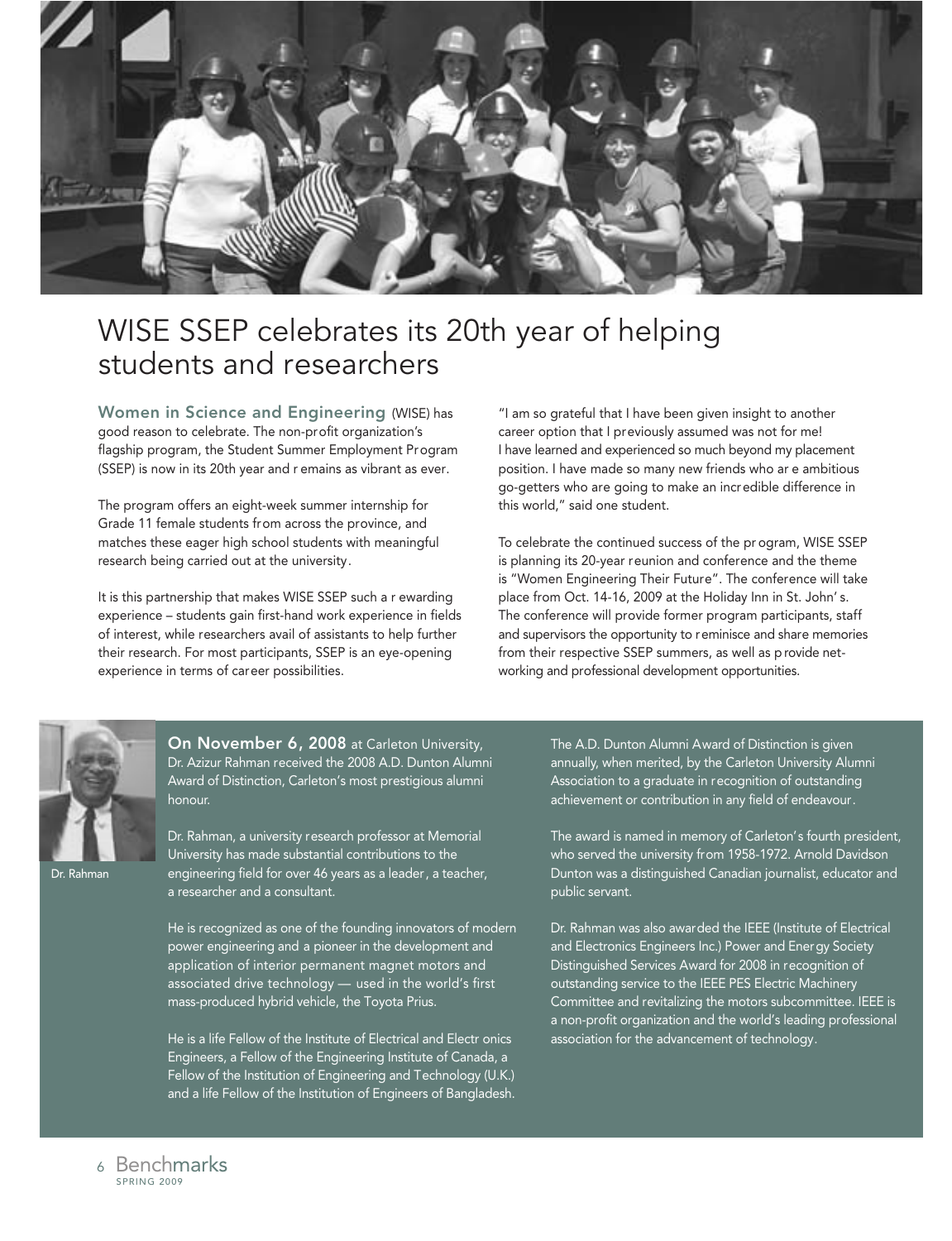# Community Engagement



# Speaking of ENGINEERING.



From why students choose engineering to how rapid prototyping impacts daily life, Speaking of Engineering lectures continue to draw people from throughout the university, including faculty, staff and students; as well as people from outside the university community.

Gloria Montano

On Nov. 20, 2008, people gathered to hear Ms. Gloria Montano talk about why students choose engineering and how it r elates to community engagement.

Ms. Montano's lecture was based on her master's research, which looked at why first-year engineering students chose engineering and their interest in civic engagement. Her survey of engineering students starting the program in 2007 was the first such research project on students in the Faculty of Engineering and Applied Science.

Ms. Montano highlighted the top three reasons first-year students at Memorial gave for choosing engineering — they felt they were good at math and science; they wanted a wellpaying job after graduation; and they liked to solve pr oblems. However, Ms. Montano went on to say that the traditional reasons for choosing engineering might not be enough to satisfy future needs. She noted that over the last 20 years, the number of students entering engineering in North America has been flat and that trend is expected to continue if not dr op. She stated that doing the same things means getting the same results, and that the cost of doing the same things to get the same results is expensive.

To uncover any links between Memorial engineering students and a desire to bring benefits home to local communities, Ms. Montano's research also looked at student interest in civic engagement. Her research showed that not only did engineering students consider helping others who ar e in difficulty important, they also valued improving their under standing of other countries and cultures and becoming involved in environmental cleanup programs. A significant number of students, especially female students and students from non-urban areas, also considered direct involvement through community action programs and community leadership important.

More recently, on Feb. 19, 2009, amidst a week of winter storms, people came to hear Prof. Andy Fisher talk about how rapid prototyping impacts daily life.

Prof. Fisher threw out terms such as rapid pr ototyping, freeform fabrication and desktop manufacturing and explained that they describe the processes which represent a technology trend that is already changing the product development process and may eventually move into our homes.

Prof. Fisher's lecture discussed how traditional manufacturing processes are subtractive processes such as machining parts from metal. For mass production it is the tooling that is machined and then the parts are created through a molding process. These subtractive processes can be very time-



consuming and expensive for complex part shapes — imagine a telephone handset or computer mouse — which brings us to the million dollar question of how to produce these parts without the delays and costs of traditional processes. In other words, how can we quickly go from on the screen to on the desk in front of us.

Andy Fisher

Prof. Fisher explained that the breakthrough "trick" to all of the many rapid prototyping technologies is to slice the computer model into a stack of thin planar cr oss sections. Individually, these cross sections are much easier to fabricate since they are two-dimensional. The second step is to bond each layer to the previous layer to create an additive fabrication technique.

There are many different commercial rapid prototyping machines available which use different building materials, such as paper, plastic, metal and wax, and the technology is alr eady introducing the potential for far more customization of parts, faster design evolution and minimal inventories. As these technologies mature, it is possible to imagine having an af fordable machine which can access CAD files through the Internet, use different building materials and produce parts right in our own homes. Prof. Fisher compares it to the old Star Trek "replicator", which, he said, wasn't so far-fetched after all.

The Faculty of Engineering has used this technology to support teaching and research as well as local companies. Several industrial outreach projects have proved the benefits of using rapid prototyping to not only enhance, but to also speed up, the design process.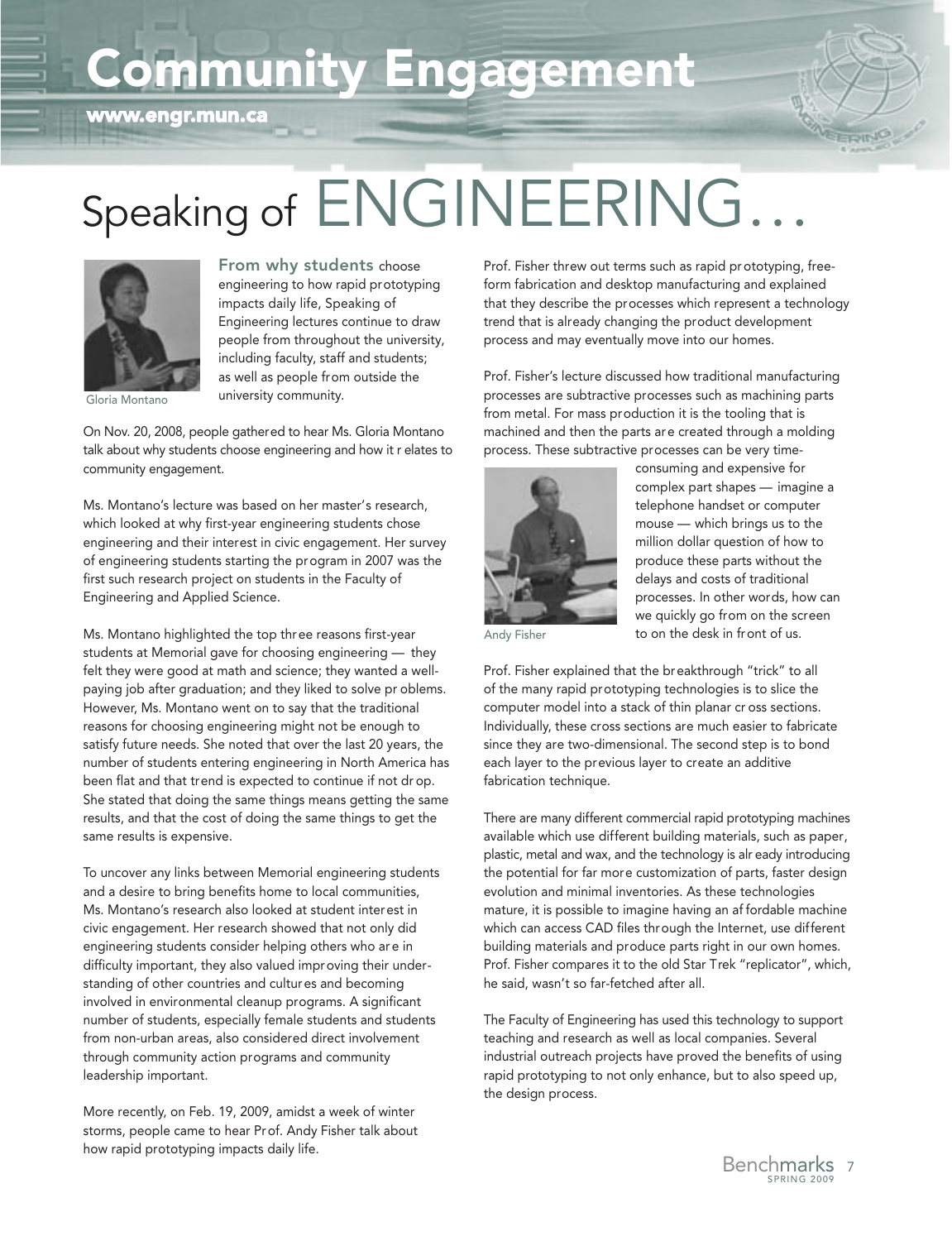# The 2008 Angel Lecture from a Northern perspective

Carmack was the guest lecturer and his topic was One Changing Ocean: A Northern Perspective a timely topic since last year was International Polar Year, a large scientific program focused on the Arctic and the Antarctic from March 2007 to March 2009.

This past October, the faculty hosted the 2008 F.W. Angel Memorial Lecture. Canadian Oceanographer Dr. Eddy



Dr. Carmack

saying we must step back and first view the big picture. He talked about how the thr ee oceans surrounding Canada are fully connected and could, in fact, be considered one ocean — the Northern Ocean. He also pointed out that the pan-Arctic region is tightly connected with the sub-Arctic through significant supplies of Pacific and

Atlantic water through the Bering Strait and the Eur opean Arctic Corridor.

Dr. Carmack also discussed how this one "Northern Ocean" and its sea ice cover play a critical r ole in the global climate system and the high latitude hydrological cycle. He then went on to say that both model r esults and observations show that the high latitudes will respond fastest and greatest in the high latitudes.

Lastly, he talked about how humans ar e inextricably linked to the changes being observed today, both as drivers of change through greenhouse gas emissions and as populations needing to prepare for what lies ahead.

The lecture reviewed such changes in ocean currents and ice cover, and what this may mean in terms of marine life and ecosystems, contaminant dispersal, invasive species, sea level rise and ocean acidification, and the impact on Canada' s northern residents. Several International Polar Year projects such as the Canada Three Oceans (C3O) effort — have resulted in detailed information about the sub-Ar ctic/pan-Arctic connection and its implication for ecosystems and biodiversity.

# Faculty holds Dean's Table Breakfast Series

In his lecture, Dr. Carmack talked about how the Arctic is changing fast, so much so that experts are

In the spring of 2008, the Faculty of Engineering and Applied Science began a new outreach initiative called the Dean's Table Breakfast Speaker Series.

The event is an initiative of the faculty's Alumni Relations Committee – a subcommittee of the Engineering and Applied Science Advisory Council – whose mandate is to build relationships with alumni and friends of the university thr ough professional development and networking opportunities.

The first in this series was held in May 2008. It was a huge success as approximately 25 invited guests listened to Mr. Ed Martin, CEO and president of Nalcor Energy, Newfoundland Hydro, talk about the company's role in the province's energy plan, and about how well-positioned our pr ovince is from a renewal perspective – a very important and inter esting topic for the people of Newfoundland and Labrador.

The second was held this past November and was equally as enlightening as guest speaker Mr. Bob Cooper of Vale Inco Newfoundland & Labrador provided an overview of Voisey's Bay Mine and Concentrator Project. Mr. Cooper also highlighted Aboriginal training and employment. The talk was timely since that same day Vale Inco announced \$2-billion plans to refine nickel in Long Harbour.



The faculty's dean, Dr. John Quaicoe, said the breakfast discussions have surpassed expectations and he is excited about the opportunity it brings to discuss important curr ent issues.

"I thought the event was well planned and the topic timely . Breakfast is a good time as we can plan this into our diary and still have a full day," said one participant.

The faculty plans to hold breakfast discussions on other topical issues on a regular basis.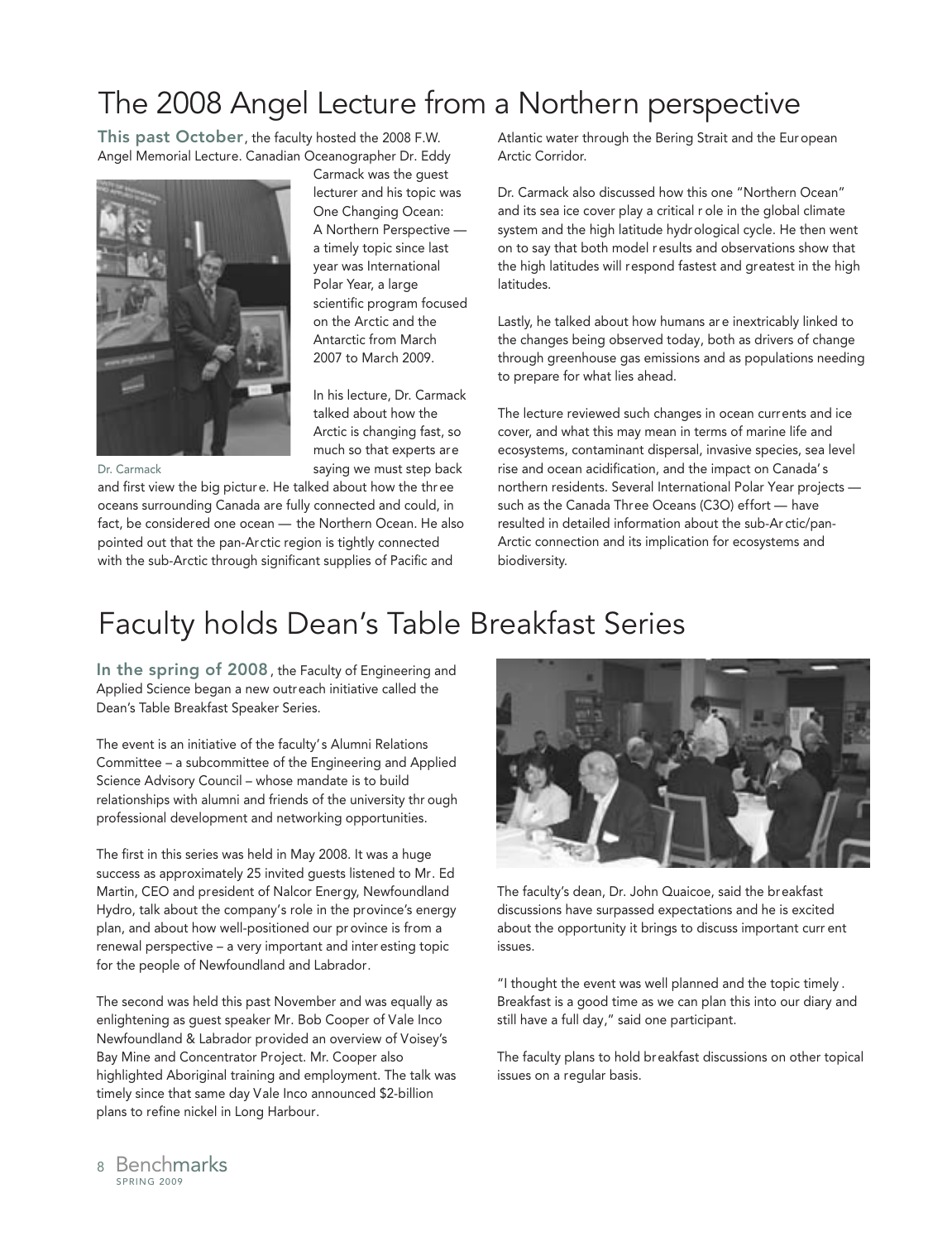# Alumni News

www.engr.mun.ca





# Engineering and entrepreneurship a winning combination

When you talk to Dean Pelley about his success as an entrepreneur, it quickly becomes evident that engineering and entrepreneurship is a winning combination.

Mr. Pelley is the CEO and president of Mad Rock Marine Solutions Inc., a company he started in 2002, along with his colleague Jason Dawe, to provide a modern approach to finding solutions to marine evacuation systems. The Deer Lake native is also a graduate of the ocean and naval ar chitectural engineering program at Memorial's Faculty of Engineering and Applied Science and has a M.Eng. degree in naval architecture.

Mad Rock is now being recognized worldwide for its RocLoc lifeboat release hook system, a hook designed to help with the safe evacuation of seafarers. Mr. Pelley says he owes the success of his company to not only hard work and perseverance but to the opportunities he had as an engineering graduate student at Memorial's Faculty of Engineering as part of the faculty's Offshore Safety Research Team.

"We couldn't have done this independently. When I was a part of the Research Group, I saw they were doing some really good work on escape, evacuation and rescue of seafarers at sea.

someone was finally looking at marine evacuation from a scientific point of view."

My research was on the performance of lifeboats in extr eme seas. I had many opportunities to meet with industry and present the work where I received a lot of really positive feedback. People were pleased that someone was finally looking at marine evacuation from a scientific point of view," he said.

A year shy of graduating, Mr. Pelley saw an opportunity from what he was doing on the Research Team and started Mad Rock.

"So, essentially, we started with the Research Offshore Safety Team, we've spun out and actually started to impart change on the industry," he said.

Mad Rock employs 14 people; was named by the Marine Technology Reporter's Yearbook edition as a top 100 company for its marine industry achievements; is an associate member of the International Association of Independent Tanker Owners; and most recently won the Board of Trade Business Excellence Award.

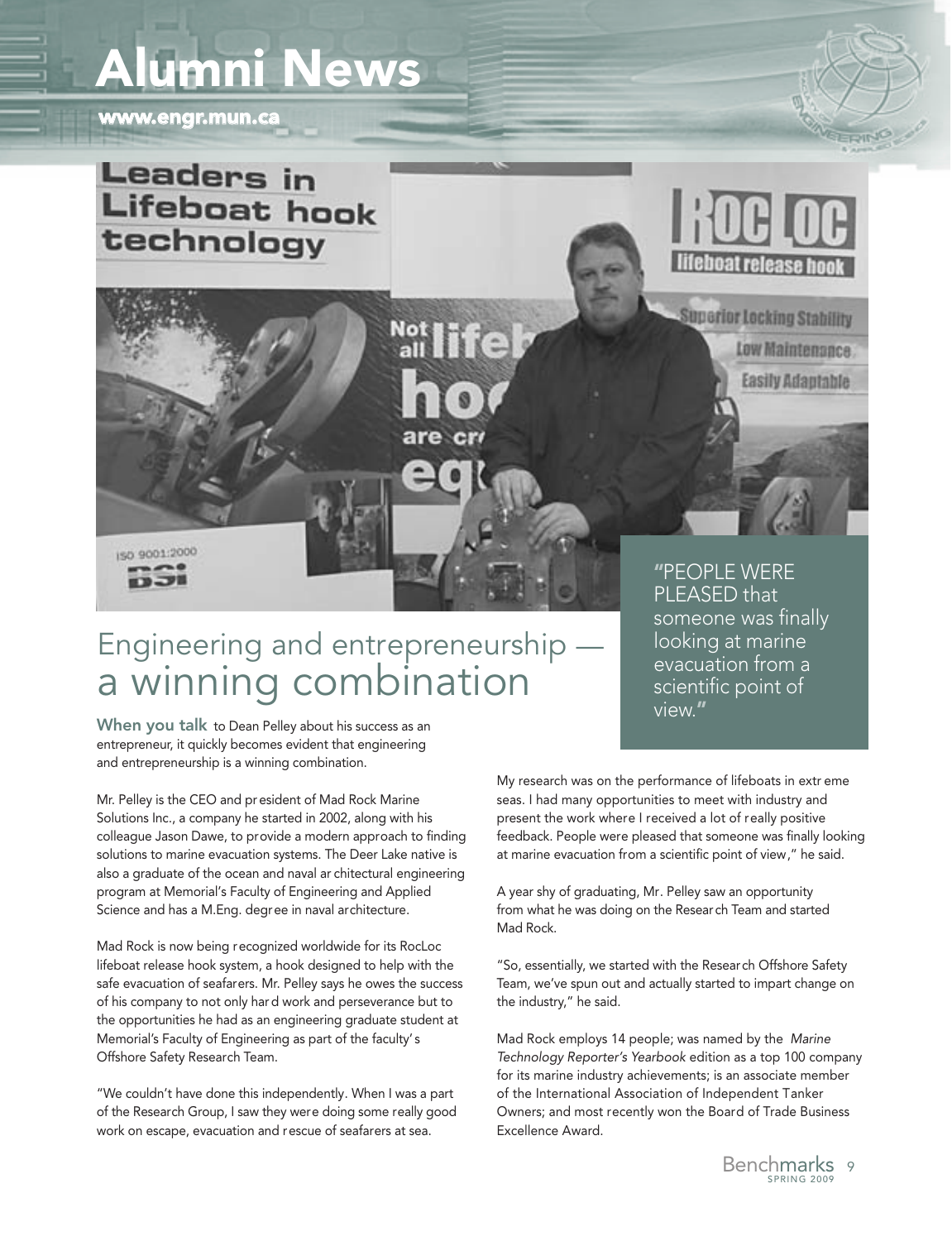# Research

www.engr.mun.ca



# ARCTIC a snapshot of the

Dr. Ralf Bachmayer wants to give scientists better tools to understand what's under the Arctic ice. The effects of melting icecaps on the world's climate and dwindling natural resources are leading researchers to further explore what's happening in the Arctic. However, because of ice cover, most areas are only accessible for a very limited time each year and only with considerable cost and effort. Ships and ship-based observational tools, which can be challenging to deploy in these extreme conditions, are subject to weather delays and even cancellations.

Dr. Bachmayer, who has just been appointed Memorial's Canada Research Chair in Ocean Technology, believes that autonomous underwater vehicles (AUVs) offer an opportunity for unattended operations in these harsh conditions. "My vision is to enable sustainable AUV operations in the Ar ctic for ocean monitoring and sampling of the ocean floor without human interference for weeks or even months at a time," said Dr. Bachmayer. "This will give us invaluable access and new insights into this otherwise inaccessible environment."

However, the current AUVs are not capable of such a vision. They have to be able to r eliably navigate, hover, hold their position and make contact with the ocean floor. Dr. Bachmayer believes that miniaturization of sensors and impr oved sampling technologies together with advances in energy storage and underwater navigation will help to solve the major constraints of AUVs.

"MY VISION IS TO ENABLE SUSTAINABLE AUV OPERATIONS in the Arctic for ocean monitoring and sampling of the ocean floor without human interference for weeks or even months at a time."

Over the next five to 10 years, Dr. Bachmayer, who is working with the Faculty of Engineering and Applied Science as well as the Marine Institute's School of Ocean Technology, will develop the capabilities to operate autonomous underwater vehicles for extended periods of time over lar ge distances. This will involve the AUVs sampling the envir onment and making real-time decisions without surfacing or the need for human operator input.

Dr. Bachmayer wants to help Canadian r esearchers, institutions, and industry explore areas that are of growing interest because of their economic potential, their r elevance to Canada's security and their impact on our climate. The r esults will be a snapshot of the state of the Ar ctic with global significance.

The Government of Canada recently announced an investment of \$120.4 million to fund 134 new or r enewed Canada Research Chairs in 37 Canadian universities. Memorial is home to 25 Canada Research Chairs. They are studying nutrition, archaeology, boreal and cold ocean systems, healthy aging, environmental science and traditional music, among other areas. The Canada Research Chairs Program offers Memorial an opportunity to strengthen its research culture, infrastructure and reputation by retaining outstanding researchers and recruiting new faculty members with exceptional r esearch expertise. For more information on Memorial's Canada Research Chairs, visit www.mun.ca/research.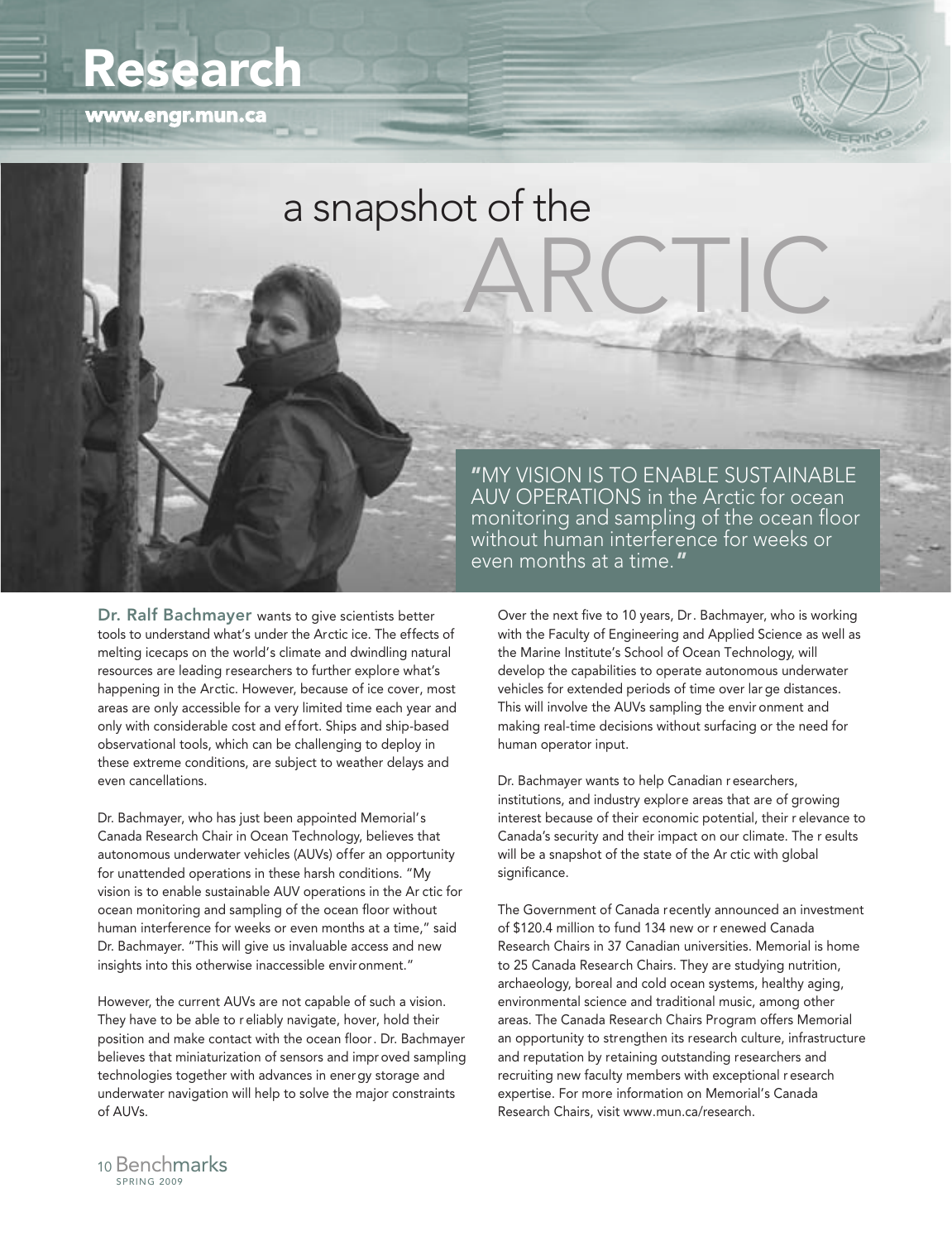# RESEARCHat its best

The Faculty of Engineering and Applied Science acknowledges the intimate connection between research and education of highly-qualified people. While r esearch aims to generate new knowledge and new understanding, its application generates economic and social wealth.

The innovative application of research to the creation of new products and techniques is usually done in a milieu that combines the ef forts of researchers, graduate students and entrepreneurs. This same milieu creates the next generation of innovators and leaders in our society .

As a result of the above, our researchers have been busy throughout the past year.

#### Natural Sciences and Engineering Research Council of Canada (NSERC):

#### DISCOVERY GRANTS (NEW):

DR. WEI QIU received \$25,000/year for five years for "Coupled LNG Ship Motion with Violent Sloshing Flow."

DR. HEATHER PENG received \$21,000/year for five years for "Hydrodynamic Response of Multiple-Body Interaction in Shallow Water Waves."

DR. MOHAMED AHMED received \$20,000/year for five years for "Design and Analysis of Co-operative-Diversity Wir eless Networks."

DR. BING CHEN received \$19,000/year for five years for "An Integrated Simulation-Optimization Coupling Approach for Supporting Pesticide Pollution Control."

#### STRATEGIC NETWORK PROJECT:

DR. TARIQ IQBAL received \$158,000, through a University of New Brunswick-led initiative for "Hybrid Wind Ener gy Systems for Remote Communities."

DR. DAG FRIIS, along with DRS. DON BASS and WEI QIU, received \$397,394 for "An Operational Efficiency and Energy Audit in the Newfoundland and Labrador Inshor e Fishery."

#### COLLABORATIVE RESEARCH AND DEVELOPMENT:

DRS. KELLY HAWBOLDT and FAISAL KHAN received \$170,400 from NSERC/Vale Inco. for "Thisalts in Mining and Metals Processing."

#### INDUSTRIAL RESEARCH AND INNOVATION FUND (IRIF) NEW FACULTY START-UP GRANTS:

DR. AMY HSIAO received \$50,000 for "Materials, Innovation and Engineering Management."

DR. MARTIN ORDONEZ received \$80,000 for "Renewable Power Conversion and Energy Storage."

DR. BING CHEN received \$50,000 for "Simulation and Technology for Development of Enhanced Bioremediation for Soil and Groundwater Impacted by POPs."

DR. DAN WALKER received \$50,000 for "Autonomous Underwater Vehicles (AUVs): Hydrodynamics."

DR. BIPUL HAWLADER received \$50,000 for "Numerical and Physical Modelling of Buried Pipelines Subjected to Gr ound Movement," with an additional \$25,000 from C-CORE.

#### INDUSTRIAL RESEARCH AND INNOVATION FUND (IRIF) GRANTS:

DR. SIU O'YOUNG received \$310,965 for "Raven II." DR. STEVE BUTT received \$650,000 for "Advanced Exploration Drilling."

DR. BRIAN VEITCH received \$500,000 for "Small Craft Simulation Backbone Technology Development."

DR. BING CHEN received \$234,600 for "Northern Region Persistent Organic Pollution Control Laboratory."

DR. RAMACHANDRAN VENKATESAN, along with Drs. Mohamed Ahmed; Octavia Dobre; Howard Heys; Cheng Li; P. Gillard (Computer Science), Y. Chen (Computer Science), and J. Wyse (Business), received \$250,000 as well as \$120,000 fr om Atlantic Canada Opportunities Agency and \$120,000 fr om Bell Aliant for "Wireless Communications and Mobile Computing Research Centre."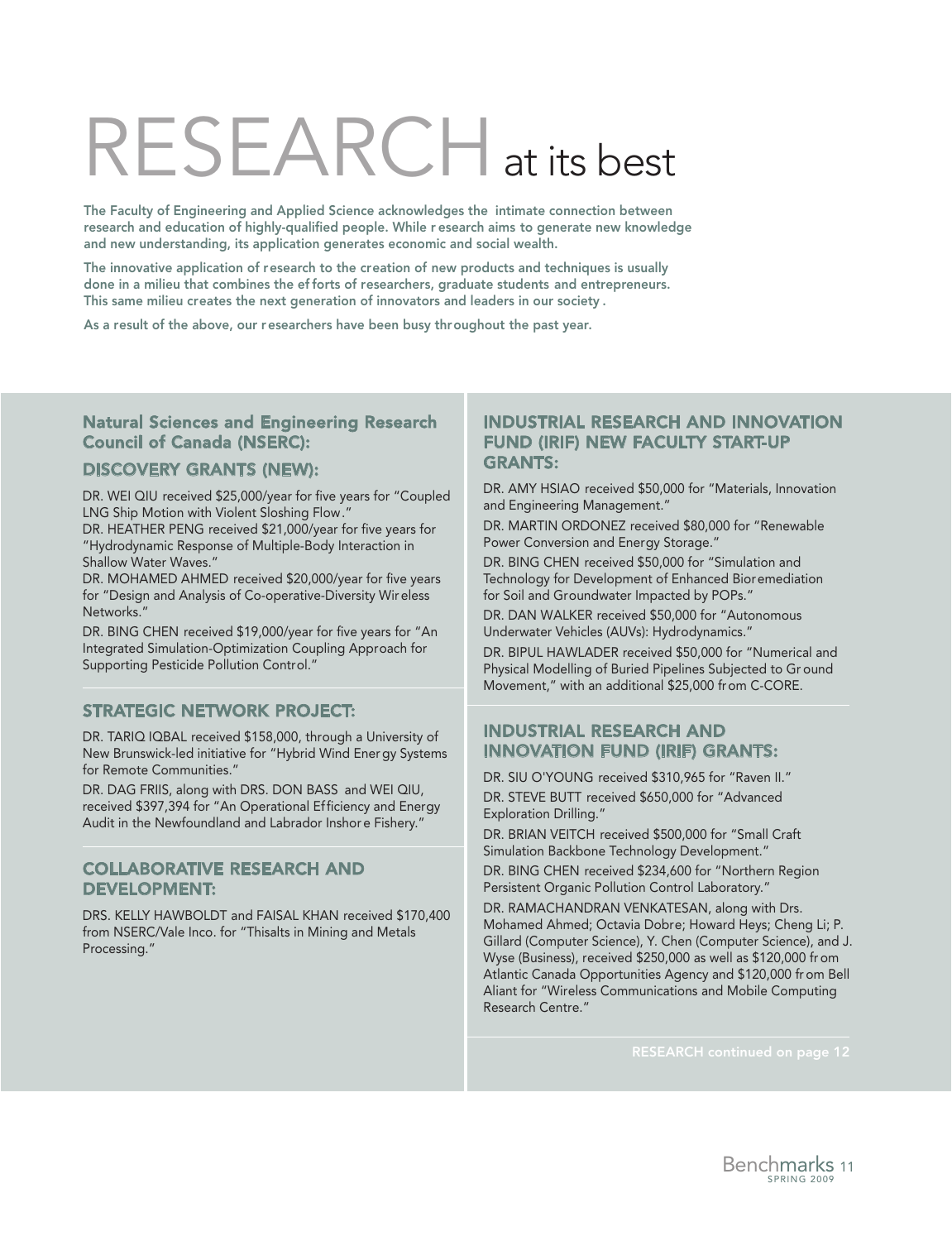#### MATHEMATICS OF INFORMATION TECHNOLOGY AND COMPLEX SYSTEMS (MITACS):

#### ACCELERATE NL:

DR. KEN SNELGROVE received \$15,000 from MITACS/NALCOR for "Groundwork for Modelling the Effects of Climate Change on the Lower Churchill Hydroelectric Development."

DR. STEVE BRUNEAU received \$15,000 from MITACS/Ballicater Consulting for "Iceberg Deterioration Modelling."

DR. BING CHEN received \$15,000 from MITACS/InCoreTec Incorporated for "Risk Management of Groundwater Resources and Water Supply Systems."

DR. WEI QIU received \$45,000 for "Computational Fluid Dynamics (CFD) Programs for Marine Application".

DR. WEI QIU received \$30,000 for "Mathematical Modelling of Planing Hull Motion in Waves."

#### Networking Grant:

DR. WEI QIU received \$10,000 for "Workshop on Shallow Water Hydrodynamics."

#### NALCOR:

DRS. KEN SNELGROVE and LEONARD LYE received \$32,000 for "Climate Change Impacts on Energy Production for the Lower Churchill."

DR. KEN SNELGROVE received \$24,000 from the University of Manitoba for "Hydrologic Monitoring, Characterization and Modelling of Goose Creek and Deer River Watersheds"; and \$17,000 from NL Hydro (now Nalcor Energy) for "Climate Change Impacts on Energy Production for the Lower Churchill Hydroelectric Project".

#### PETROLEUM RESEARCH ATLANTIC CANADA (PRAC):

DR. FAISAL KHAN received \$94,000 for the next two years for "Development of a Tool for Risk-Based Integrity Assessment of Process Components."

DR. HESHAM MARZOUK received \$150,000 for "Structural Health Monitoring and Damage Detection for Of fshore Structures".

DR. WEI QIU received \$50,000 for "Development of a Time-Domain Vortex Induced Vibration (VIV) Prediction and Analysis Tool".

#### ATLANTIC INNOVATION FUND (AIF):

DR. CLAUDE DALEY and his team, which includes faculty members, DRS. KEN SNELGROVE and STEVE BRUNEAU, received \$3 million for Memorial University's Sustainable Technology for Polar Ships and Structures (STePS2). This is the single biggest award made to a NL-based project. DR. STEVE BUTT and his team, which includes faculty members DRS. RADU POPESCU, KATNA MUNASWAMY and GEOFF RIDEOUT, received \$1,762,500, along with \$650,000 from the Industrial Research and Innovation Fund (IRIF); and \$350,000 from industry for "Advanced Exploration Drilling Technology".

DR. THORMOD JOHANSEN received \$1,800,000, along with \$900,000 from ExxonMobil, Chevron, Husky, PetroCanada, SaudiAramco, ZADCO for "Advanced Well Completion Modelling and Optimization".

#### CANADA FOUNDATION FOR INNOVATION (CFI) LEADERS OPPORTUNITY FUND:

LIHONG ZHANG received \$91,756 for "Computer-aided Design Laboratory for Analog and Mixed-signal VLSI Systems". DRS. OCTAVIA DOBRE and MOHAMED AHMED received \$200,000 for "Advanced Wireless Communications Research Laboratory (AWCRL)".

#### PRIVACY COMMISSIONER:

DR. MOHAMED AHMED received \$49,000 for "Threats to Mobile Phone Users' Privacy… Who, How, and How to Face?"

#### AUTO21 NETWORK OF CENTRES OF EXCELLENCE:

DR. GEOFF RIDEOUT received \$19,000/year for two years for "Hybrid Active Safety Systems and Intelligent Grid Interfacing."

#### RESEARCH TOOLS AND INSTRUMENTS:

DR. YURI MUZYCHKA is part of a team with Drs. Erika Merschrod and Christina Bottaro of the Department of Chemistry, that received a combined NSERC RTI/IRIF grant for a Maskless Patterning System, acquired from Intelligent Micropatterning (IMP), Inc. The RTI is \$150,000 and IRIF support is \$30,000.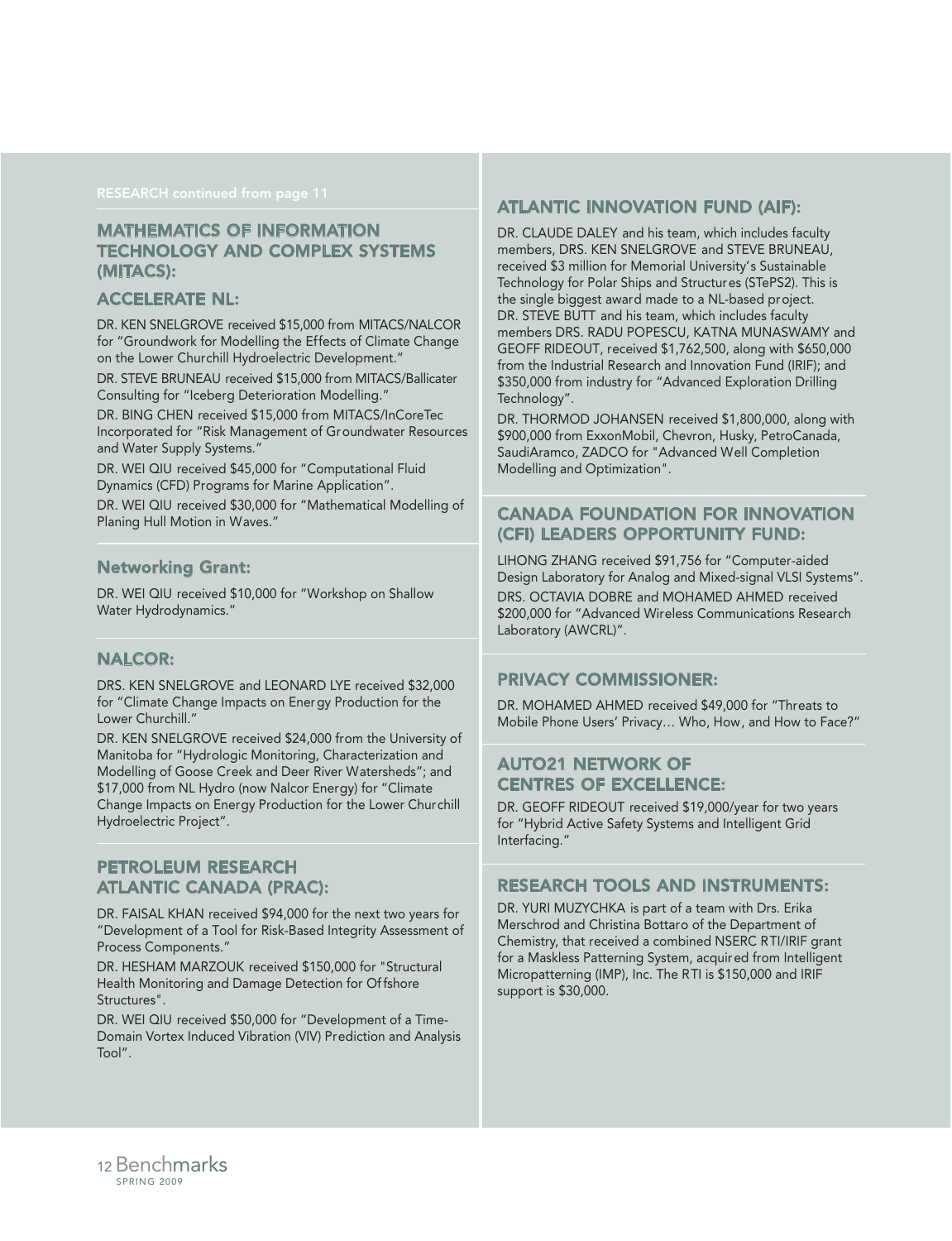## Oceans research continues to grow



#### Two of the five

projects announced on Jan. 22, 2009 under Round VI of the Atlantic Canada Opportunities Agency's (ACOA's) flagship Atlantic Innovation Fund (AIF) were awarded to Memorial researchers.

The biggest winner in the announcement was the Faculty of Engineering and Applied Science for a project titled, Sustainable Technology for Polar Ships and Structures (STePS2). Several researchers in the faculty will work with local and international partners to address the shortage of tools and expertise in the engineering of polar ships and structures. The project, which will cost \$6 million, will receive approximately \$3 million from the AIF over a five-year period. Dr. Claude Daley is the principal researcher for this project.

"The STePS2 project brings together of whole set of issues, interests and challenges concerning Arctic shipping and offshore structures. ACOA's AIF program was just the right incentive to pull together a set of existing capabilities and new ideas into a large and ambitious project that will define the state-of-the-art in this field. We have a group of researchers and industry partners with global reach and reputation, with strong links to Memorial and to Newfoundland and Labrador. As significant as this project is, I see it as just one 'step' along the way . The opportunities for this community in polar ocean engineering ar e immense. We are already seen as 'a' world centre of activity in this field and I think we can be 'the' centr e," said Dr. Daley.

Dr. Dan Walker is also a faculty member in the Faculty of Engineering and Applied Science and he's the president of Oceanic Consulting Corporation. Oceanic will receive \$2.5 million over three years from the AIF to improve and develop tools and methods to provide comprehensive performance evaluations under a project titled Numerical Simulation of Hydrodynamic Loads in Harsh Marine Environments. This research will be used for a variety of oil and gas exploration and production vessels, and platforms operating in harsh ocean environments.

"The university is at the centre of Newfoundland and Labrador's research capacity," commented Dr. Eddy Campbell, acting president and vice-chancellor of Memorial University. "Without research, innovation is difficult. Without innovation, the economy cannot grow vigorously. It is therefore crucial that financial support is obtained from various sources, such as the Atlantic Innovation Fund, and the provincial government's Industrial Research and Innovation Fund. It's funding that enables Memorial not only to maintain but gr ow its level of research for the benefit of the institution, pr ovince and country."

## New Chair in Arctic and Cold Region Engineering



A strong relationship with industry is important for an academic institution, especially an engineering school. Recently, the Faculty of Engineering and Applied Science received a professorship chair in Arctic and cold region engineering, and Dr. Eddy Campbell, Memorial's acting president and vice-chancellor, is extremely pleased with the partnership.

"It's very important for an engineering school to have str ong links with industry. This benefits students due to the exposur e the industry can provide to the world outside the university. It's also important for faculty to have similar exposur e. This is very important especially when we're working in frontier regions. I mean frontiers both in terms of geography and knowledge. Ideally, the boundaries between the university and the industry are porous so people and ideas can move back and forth to the benefit of all," he explained.

The new chair is important for another r eason. Since its inception, the Faculty of Engineering has had a long term interest in, and focus on, harsh ocean and ice-cover ed environments, which is natural given its geographic location. Dr. Brian Veitch, past associate dean of research for the faculty feels the chair will provide the ideal opportunity for the faculty to further extend its experience to the Ar ctic environment.

"We might have latitude similar to Paris, but our climate is dominated by the Labrador Current – icebergs and sea ice are local phenomena with which we have always had to consider in our engineering. Applying this experience to the Ar ctic environment was a logical step for us," said Dr. Veitch.

The professorial chair is sponsored by the international energy services company John Wood Group PLC (Wood Group), and will be associated with the Ocean Engineering Resear ch Centre in the Faculty of Engineering.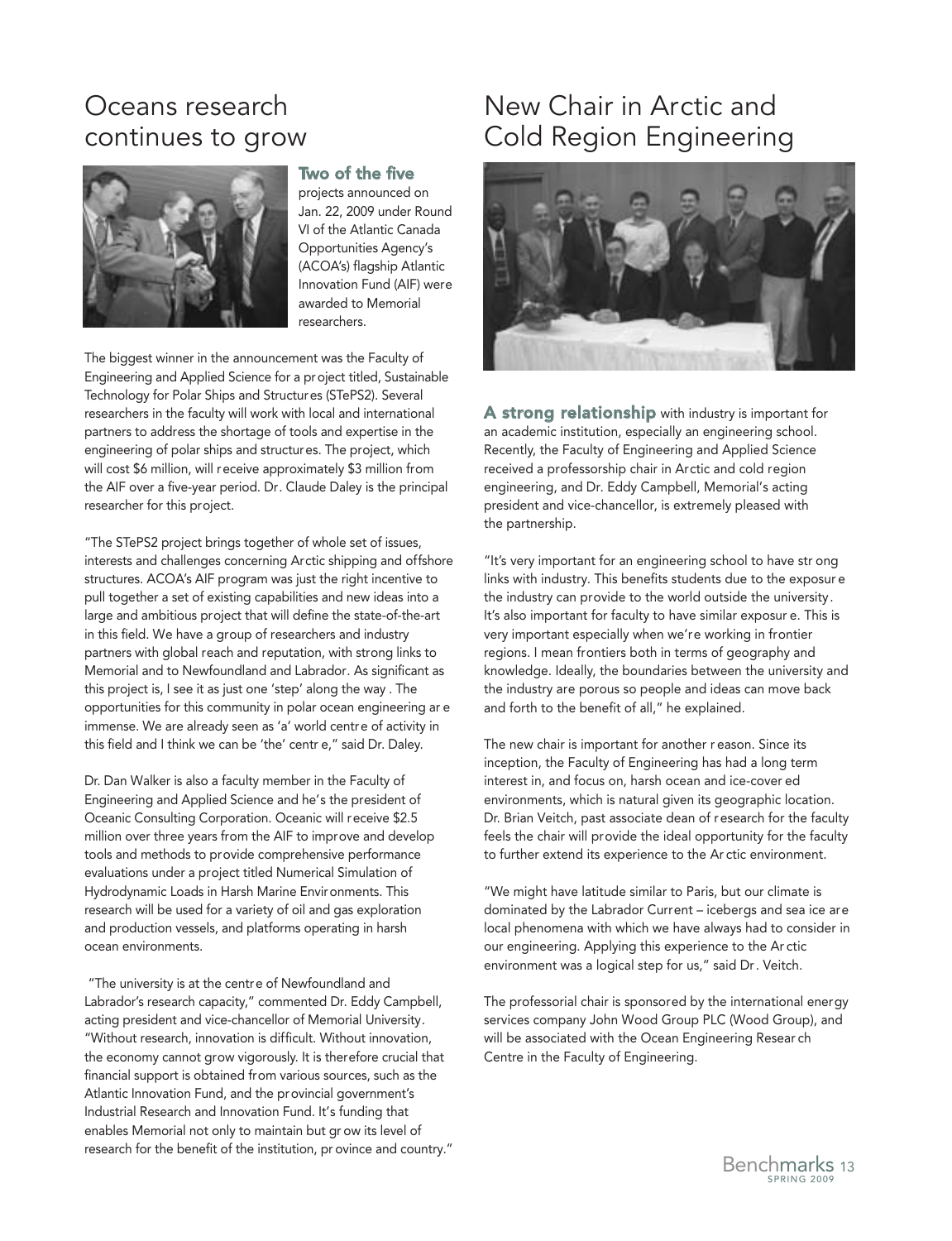# Faculty News



# Arctic alliance

With so much emphasis on the North these days, when Dr. Brian Veitch, associate dean of research with the Faculty of Engineering and Applied Science, r eceived an invitation in August from the Harris Centre to go to Iqaluit for a sovereignty exercise, he jumped at the opportunity.



"The invitation was to observe the 2008 Operation Nanook Arctic Sovereignty exercise. My immediate interest in attending this exercise was to communicate to our military and government officials that Memorial is very interested in Arctic issues, and that the Faculty of Engineering and

Applied Science is sharpening its focus on this strategicallyimportant area," said Dr. Veitch.

Dr. Veitch said the visit also provided him with an opportunity to establish closer links with the Canadian For ces. In addition to his role as associate dean of research, he is the chair of the faculty's Ocean and Naval Architectural Engineering Program. "We are the only university in the country that teaches ocean and naval architectural engineering and we want to ensur e that the Canadian Navy has an opportunity to take an active r ole in our program, whether that's through sending their naval officers here to take engineering degrees, or joining some of our collaborative research projects," he explained.

Operation Nanook, a \$3-million, 10-day sovereignty and security exercise, focused on exercising emergency responses to scenarios that included an oil spill, a mass evacuation of a cruise ship due to a fire on board, and a public health threat. It was also an opportunity for the Canadian For ces and other government departments and agencies to collaborate on key issues. As one of the largest northern operations, it included participants from the army, navy, air force, as well as Canadian Rangers, and members of the RCMP; Canadian Coast Guar d; CSIS and Canada Border Services Agency.

Dr. Veitch believes that opportunities such as this one ar e valuable to the Faculty of Engineering and Applied Science and to Memorial as a whole.

"The Arctic will be transformed in the next few decades as mining and energy projects are developed and transportation expands. Our research program anticipates some of the associated challenges with a view to r educing the engineered footprint on this tough, but fragile r egion."

## Engineering professor participated in expert panel



Dr. Kelly Hawboldt from the Faculty of Engineering and Applied Science recently participated on an expert panel established by the Network Centres of Excellence (NCE) Secretariat.

Dr. Hawboldt, whose research focuses on sustainable or green processing of natural resources, travelled to Ottawa as part of the panel of national and international experts who evaluated funding proposals for centres of excellence. The proposed centres were based on green chemistry and reduction of greenhouse gases in petroleum. She said she found the experience valuable and interesting.

"I really found the review panel work valuable. The two centres reviewed were interesting from both a research and administrative perspective. These centres have to be very well structured in terms of accessing research, incubating and fostering new ideas, and matching researchers with industry

issues. The two reviewed were in 'green chemistry' and sustainable fossil fuel extraction. As centres have to reach across the country I saw the diversity and br eadth of research across Canada. The centre structure fosters interdisciplinary work, which is key in sustainable engineering and science," she explained.

Dr. Hawboldt believes she was chosen for a couple of r easons. Her research is on sustainable natural resource extraction and processing, greenhouse gases mitigation, and renewables, and she has served on the review committee for sustainable energy strategic grants for NSERC for the past six years, which gives her experience in big dollar grant reviews.

The NCE, a joint program of the Natural Sciences and Engineering Research Council of Canada and the Social Sciences and Humanities Research Council of Canada, brings together partners from the academic, industry, public and non-profit sectors to conduct leading-edge research and knowledge-transfer activities in areas of strategic growth and opportunity for Canada.

SPRING 2009 <sup>14</sup> Benchmarks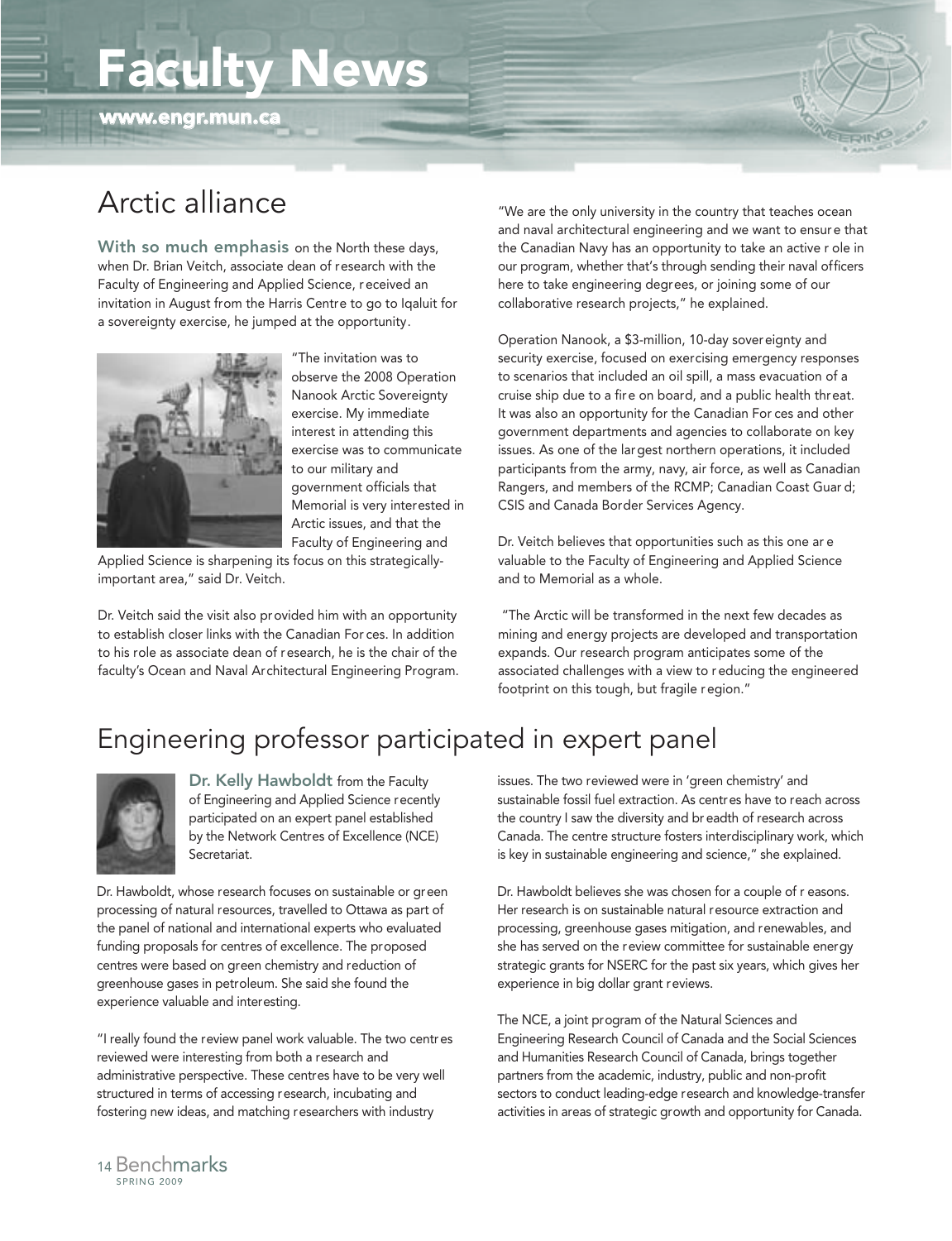# Faculty and staff NOTES & SERVICE AWARDS

### Faculty's academic program administrator received the President's Award for Exemplary Service

On November 25, 2008, Ms. Moya Crocker received a well-deserved award, the President's Award for Exemplary Service.

Ms. Crocker is the faculty's academic program administrator for Graduate Studies and Research, and has been with the faculty for the past 24 years. Prior to this, she worked in the Cashier's Office.



Ms. Crocker receives her award from Memorial's president, Dr. Eddy Campbell.

Since joining the university, Ms. Crocker has worked closely with eight associate deans and many faculty members. In addition, she also works with local, national and international engineering graduate students from the start of their programs to convocation, which she thoroughly enjoys and describes as rewarding. In fact, she has been instrumental in the growth of the faculty's graduate program — from its 50 students in 1984 to its curr ent enrolment of almost 300.

"I am honoured to receive the President's Award for my contribution to the Faculty of Engineering and Applied Science. I enjoy working with the graduate students and find my job very r ewarding. There is a great sense of accomplishment being involved with graduate students from the start of their programs up to their graduation," said Ms. Crocker.

Ms. Crocker's professional development includes certificates in supervisory skills, and workplace communication. In 2004, she was awarded the Dean's Award for Exemplary Service from the Faculty of Engineering and Applied Science. She also sits on the Boar d of Studies for graduate cohort programs and on the Awards and Medals sub-committee.

The President's Award for Exemplary Service at Memorial University of Newfoundland is presented each year to recognize employees who have demonstrated outstanding service and/or who have made significant contributions to the university community beyond that normally expected for their positions.

## NEW FACULTY

DR. RALF BACHMAYER, associate professor, March 2008

DR. AMY HSIAO, associate professor, January 2009 DR. MARTIN ORDONEZ, assistant professor, January 2009

DR. DAN WALKER, associate professor, January 2009 DR. BIPUL HAWLADER, associate professor, March 2009

### NEW STAFF

GREG O'LEARY, engineering technologist, March 2008

JACKEY LOCKE, communications co-ordinator, April 2008

TREVOR CLARK, engineering technologist, June 2008 CAROLINE KOENIG, engineering technologist, July 2008

JODY ROTCHFORD, recruitment officer, August 2008 BETTY CORBETT, intermediate clerk stenographer, December 2008

GLORIA MONTANO, academic program manager, January 2009

DON TAYLOR, engineering technologist, January 2009

### RETIREMENTS

RON WISEMAN, audio visual technician, May 2008 DR. HESHAM MARZOUK, professor, August 2008 DR. PHILLIP BORDING, professor, January 2009

## MILESTONES

10 YEARS OF SERVICE:

DR. DENNIS PETERS, associate professor, May 2008 15 YEARS OF SERVICE: DR. RANGASWAMY SESHADRI, professor, October 2008 20 YEARS OF SERVICE: DR. GLYN GEORGE, associate professor, October 2008 DR. LEONARD LYE, professor, October 2008 ANIL RAHEJA, associate director of Co-operative Education, October 2008 25 YEARS OF SERVICE: YVONNE MURPHY, administrative staff specialist, October 2008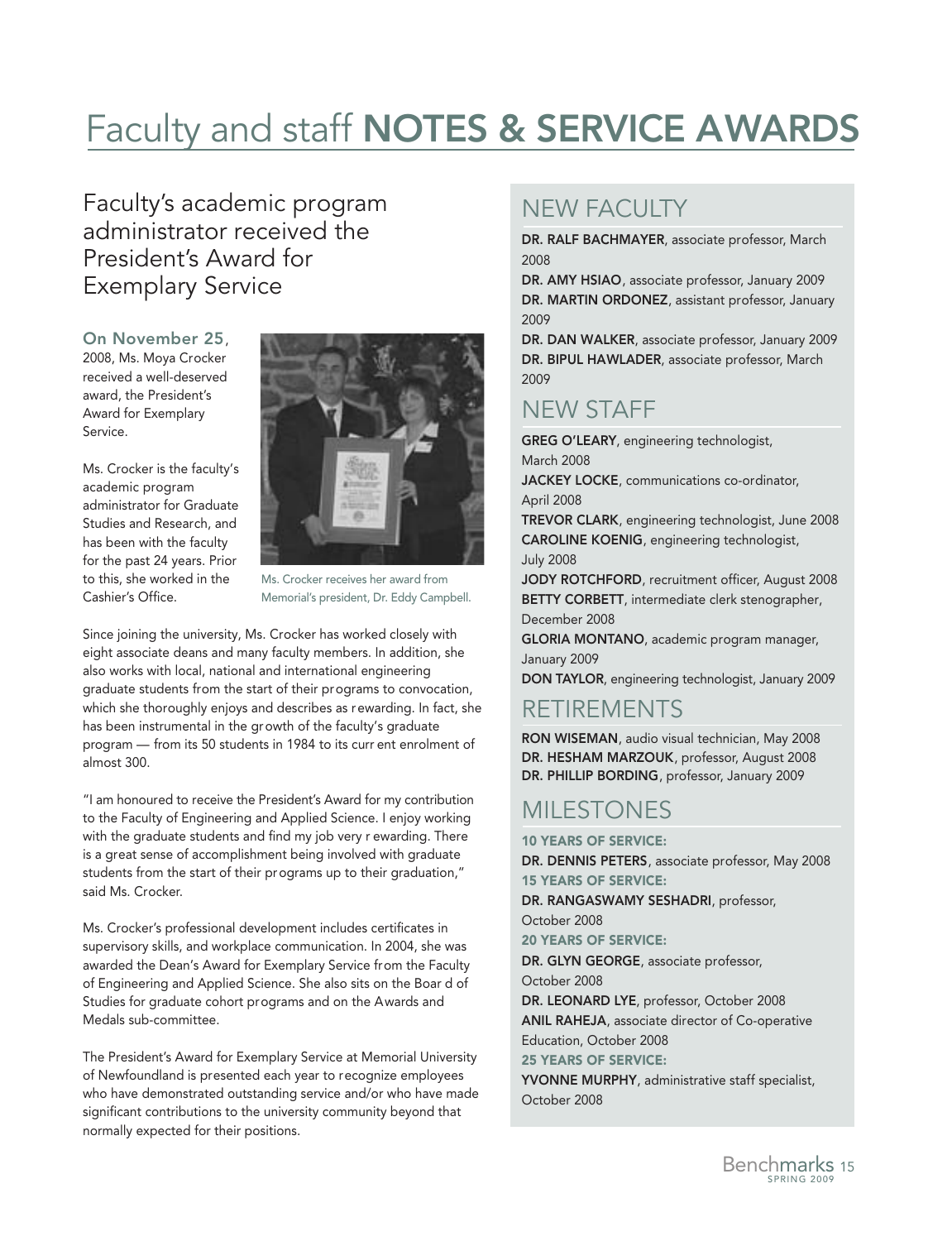# Student News



### Faculty of Engineering and Applied Science co-sponsors female rowing team



The team, from left to right, after their 5:57 race: Melissa Bailote (spare); Gillian Langor; Amy Sturge; Surrey Lane; Delia Warren; Amanda Baker; Julie Hedderson; and Steve Reddin (coxswain).

This past summer, the Faculty of Engineering and Applied Science, along with the Chair for Women in Science and Engineering, co-sponsored Memorial's first-ever female rowing team.

The team was composed of eight, term 7, engineering students, who trained vigorously from mid-May to August for the Royal St. John's Regatta, which took place on Aug. 6 at Quidi Vidi Lake in St. John's.

Julie Hedderson is a term 7 mechanical engineering student and one of the rowers on the team. She said the partnership was a great one and felt it was mutually-beneficial for everyone involved.

"We were so honoured to represent such reputable sponsors, who recognized the importance that extra-curricular involvement plays in university life. We are confident our rowing team will encourage engineering students to take initiative and get involved in community events such as this," she said.

## Eastern Edge Robotics team takes top spot at Inter national ROV competition

The Eastern Edge Robotics team proved once again that they are the team to beat. The team, comprised of students from the Marine Institute, Memorial University's Faculty of Engineering and College of the North Atlantic, captured top honours, beating out 25 teams in the Explor er (advanced level) class competition at the 2008 MATE International ROV Competition, held at the Scripps Institution of Oceanography — University of California San Diego from June 26-28.

In addition to taking top spot in overall performance, the team placed first for their engineering evaluation, technical r eport and mission performance.

Dwight Howse, head of the Marine Institute's School of Ocean Technology and team mentor, is extremely proud of the team's accomplishments.

"Over the last several months, the students worked very har d to develop their ROV and get r eady for the competition. The team demonstrated an amazing amount of technical talent, not to mention teamwork and a sense of co-operation, camaraderie, and professionalism that radiated throughout the event," he said.



The competition challenges high school and post-secondary teams to design, build and operate an ROV to perform a series of tasks like those performed by an ROV in an industrial setting.

More than 300 students, instructors, mentors, technical assistants and industry professionals participated in the event, which focused on hydrothermal vents, which are like hot springs in the sea floor, discharging continuous streams of hot fluids from deep beneath the earth's crust into the surrounding cold ocean water.

Dr. Ramachandran Venkatesan is the acting associate dean of undergraduate studies for the Faculty of Engineering. He feels that the level of participation by the Faculty of Engineering has been steadily increasing over the past few years with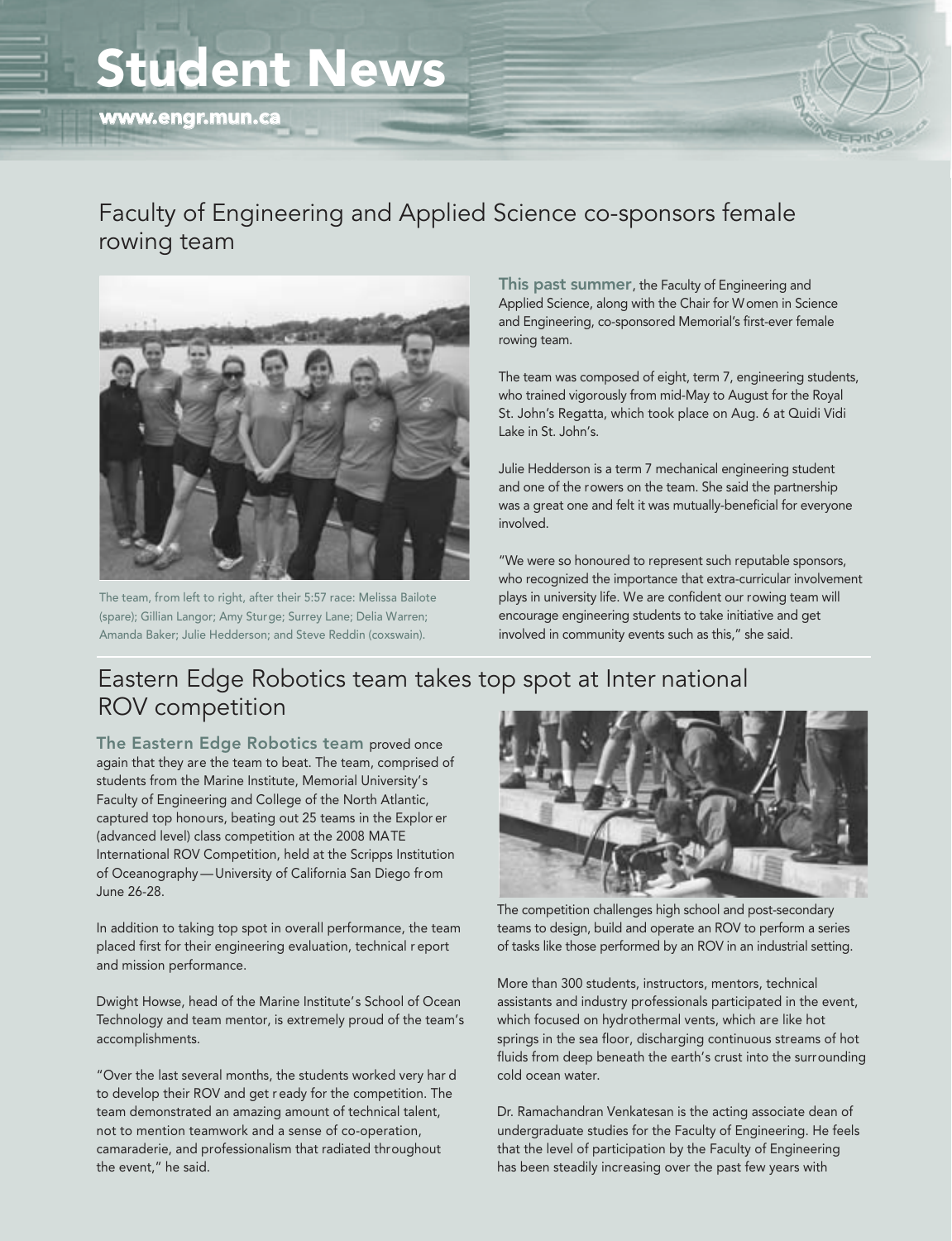## Engineering students win Rothermere Fellowship two years in a r ow

**For the past** two years, Memorial's most prestigious award, the Rothermere Fellow, has been awarded to engineering students. In 2008, the award went to Jonathan Anderson and this year's award went to Michael Furlong.

The Rothermere Fellowship was established by Lord Rothermere, Memorial's first chancellor. The Fellowship allows candidates who have completed a bachelor's degree at Memorial and must have completed, or be about to complete, a master' s degree either at Memorial or at another North American university, the opportunity to continue their education in the United Kingdom.

#### Jonathan Anderson



In a world of online banking and cellular phones, the security of personal information is a hot topic of conversation. Jonathan Anderson, who received the Rothermere Fellowship in June 2008, is helping to put our

Jonathan Anderson

security worries to rest. The Rothermere Fellowship enabled Mr. Anderson to do his doctoral

program at the University of Cambridge where he is studying network security.

"It's about managing confidentiality, authentication 'knowing who's who', and other security concerns in networked environments," said Mr. Anderson.

A resident of St. John's since the age of six, he became involved in cryptography when he was selected for a Natural Sciences and Engineering Research Council (NSERC) Undergrad Student Research Assistantship – an experience that convinced him he wanted to pursue graduate studies in cryptography.

Mr. Anderson has a bachelor of engineering degr ee from Memorial and recently submitted his master's thesis titled, Side Channel Analysis of Stream Cipher Hardware.

Mr. Anderson said he plans to pursue an academic car eer where he can continue both his teaching and his r esearch.

#### Michael Furlong

As a native Newfoundlander, Michael Furlong knows all about the province's harsh marine environment, and as this year's recipient of the Rothermere Fellowship, Mr. Furlong is helping to make a difference — by making robots.

"I am interested in putting robots out to work in real-world environments,



Michael Furlong

particularly harsh environments and if there is one thing we are not lacking in Newfoundland and Labrador is a harsh environment. Search and rescue is a big problem we have that automated vehicles could help solve. By sear ching the ocean and reporting back, we could reduce the number of people on the ocean in bad weather and multiply the number of eyes searching, hopefully reducing loss of life in naval accidents," he explained.

"The same technology for searching and exploration could be used to monitor environmental accidents like oil spills or to track populations of various marine animals for the purposes of more effective fishing, reducing bi-catch, or more ecologicallyfriendly fishing, knowing species populations in or der to set fishing quotas," he added.

Mr. Furlong was extremely happy when he heard he had won the Fellowship.

"It's a great honour to be selected from the candidates for the Fellowship. Winning this award is also an opportunity to experience British-style education, which is different from the Canadian and American systems," he said.

An electrical and computer engineering graduate fr om Memorial's Faculty of Engineering, Mr. Furlong is currently in-between finishing his master's in robotics at Carnegie Mellon University (CMU) and starting his PhD, and is spending the summer working on connecting models of human behaviour into some search and rescue robots at the Robotics Institute at CMU.

the winning team including 11 engineering under graduate students.

"I believe that one of the r eal strengths of the team is the diversity of backgrounds and skills that the team members bring. The Faculty of Engineering is indeed pr oud to be associated with the Eastern Edge Robotics team. The team has been performing at the highest level on a consistent basis since the commencement of this competition. This is a testament to the excellent post-secondary education available in engineering technology in Newfoundland and Labrador. I

am confident that this success will r esonate in the hearts of the school children in the province and inspire more students sufficiently to consider a career in engineering," he said.

The following engineering students were on the winning team: Jake Bragg, Leanne Brockerville, Mark Flynn, Scott Follett, Justin Higdon, Nancy Hillier, Jonathan Howse, Adam Lewis, Matthew Minay-Goldring, Chris Neville and Erin Waterman.

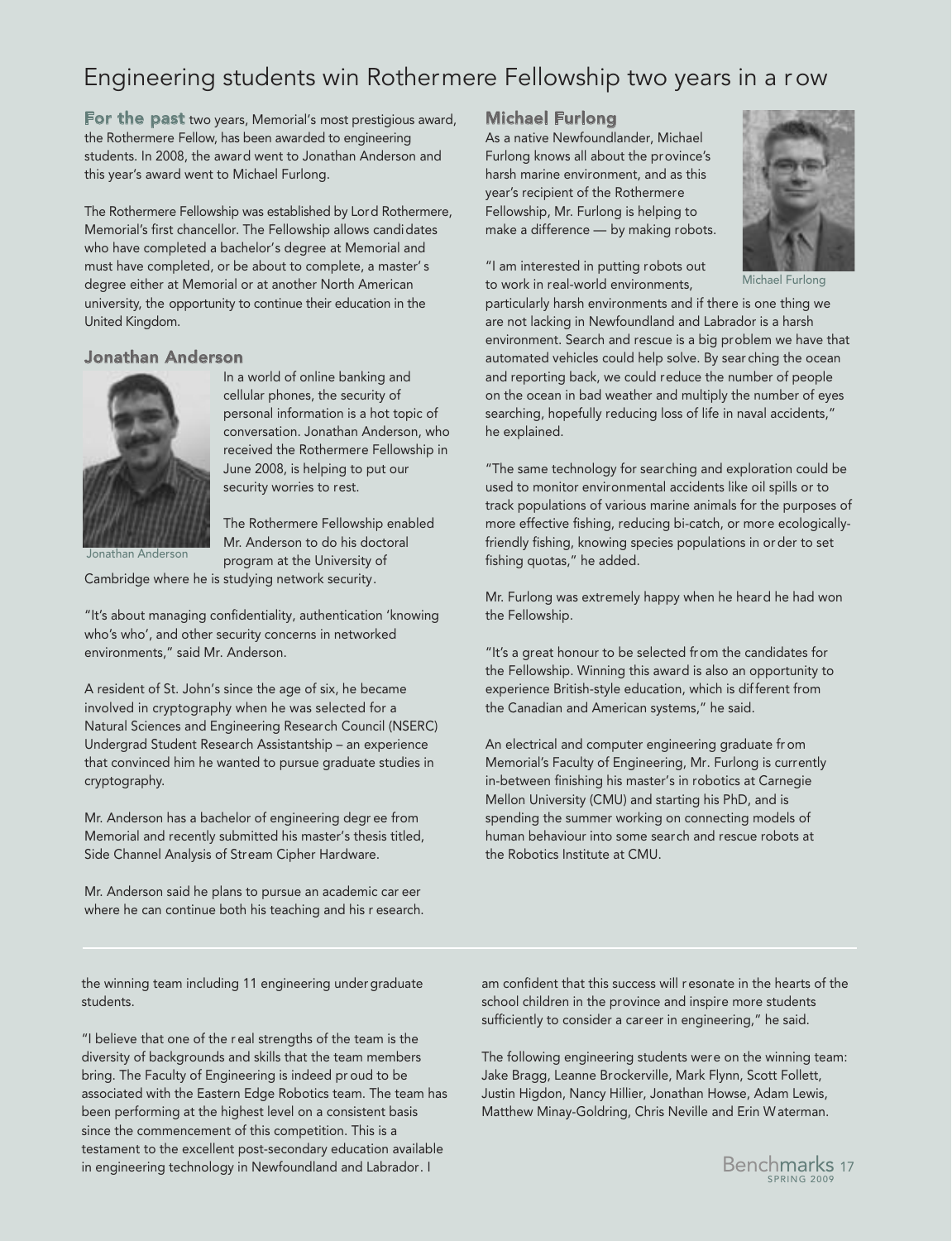## Master of engineering student receives best student paper award

Shi Chen, a master of engineering student at Memorial's Faculty of Engineering and Applied Science, received a Best Student Paper Award in Computer Systems and Applications Symposium for his paper entitled, "Implementation of vector floating-point processing unit on Field Programmable Gate Arrays (FPGAs) for high performance computing", at the Institute of Electrical and Electronics Engineers (IEEE) Canadian Conference, held in Niagara Falls, May 4 to 7, 2008.

Mr. Chen's paper presents a design that follows vector thread (VT) architectures, which unify the vector and multithreaded execution models. In this way, a large amount of structured parallelism can be implemented on VT architectures. The simple control and data path structures of vector processing enable the embedded computing system to attain high performance at low power.

This research applies mainly to scientific and engineering applications. Scientists can build a mathematical model to simulate the earthquake, which includes a lot of data-intensive computation. Shi's research will speed up the calculation process and keep a high-accuracy for the computer r esults.

Mr. Chen said winning this award encourages him to continue with his research.

"I greatly appreciate that the CCECE recognizes and encourages my research work. In fact, I also hope this award can help me to get a job opportunity and start a successful career life in



Shi Chen

Canada. I want to dedicate this minor success to victims of the devastating earthquake in Sichuan province. I am proud of our country for the courage and fortitude."

The Computer Systems and Applications Symposium, in which Shi's paper was featured, included 60 technical papers authored by researchers in France, India, Italy, Jordan, United States, United Kingdom, China, Saudi Arabia, Austria, Iran, Pakistan, Cuba, Israel, Egypt, and Canada. Acceptance of papers for this conference involves a full paper refereeing process.

Mr. Chen graduated from Memorial in May 2008 and is now working as a software engineer in Toronto.

## Searching for opportunity

When asked why he chose to study engineering, Abdesh Khan, a PhD student at Memorial's Faculty of Engineering and Applied Science, said it was because the opportunities and impacts of engineering in real life are endless. But for Abdesh, the opportunities and impacts in his personal life have been equally as incessant.



Abdesh Khan

Before coming to Memorial to complete graduate studies with university fellowship, Abdesh completed his bachelors degr ee in electrical and electronic engineering from the Bangladesh University of Engineering and Technology in 2004. And according to Mr. Khan, life in St. John's is very different than life in Bangladesh.

"Life in St. John's is easier and faster than life in Bangladesh. I did not notice frequent power blackouts and traffic jams in St. John's. These are very common in Bangladesh. I also like the rules and regulations for public safety and security. In Bangladesh, there is corruption," he said.

But even though life in Canada, and at Memorial, has been a very positive and rewarding experience for Abdesh, the one thing missing is his family.

"I miss my mom and dad very much. My mom is a gr eat cook. They have been encouraging me all thr ough my life, and I miss their encouragements. I see them once every two years. I have a sister in Bangladesh, who is also a well-wisher for me. I got married in 2006. My wife joined with me in May 2007. She is a wonderful lady who is compensating my family member's affections and encouragements," he said.

But, despite the sacrifices, Mr. Khan is happy he came to study engineering at Memorial, where he says the focus is on practical learning and the interaction between students and faculty is better than it was at the University in Bangladesh.

"The power research group in the Faculty of Engineering and Applied Science at Memorial University is one of the best research groups in the area of power engineering with a lot of opportunities, and I wanted to pursue my graduate studies in power engineering. I was selected in this gr oup with fellowship and assistantship," he said.

Mr. Khan finished his master's in electrical and computer engineering in June 2006 where he completed five courses and a research-based thesis on designing and implementing a diagnostic and protection technique for permanent magnet synchronous motors. And, as a PhD student, he continues to do fascinating research on the design and implementation of an intelligent wavelet controller-based permanent magnet synchronous motor drive for electric and hybrid electric vehicles.

SPRING 2009 <sup>18</sup> Benchmarks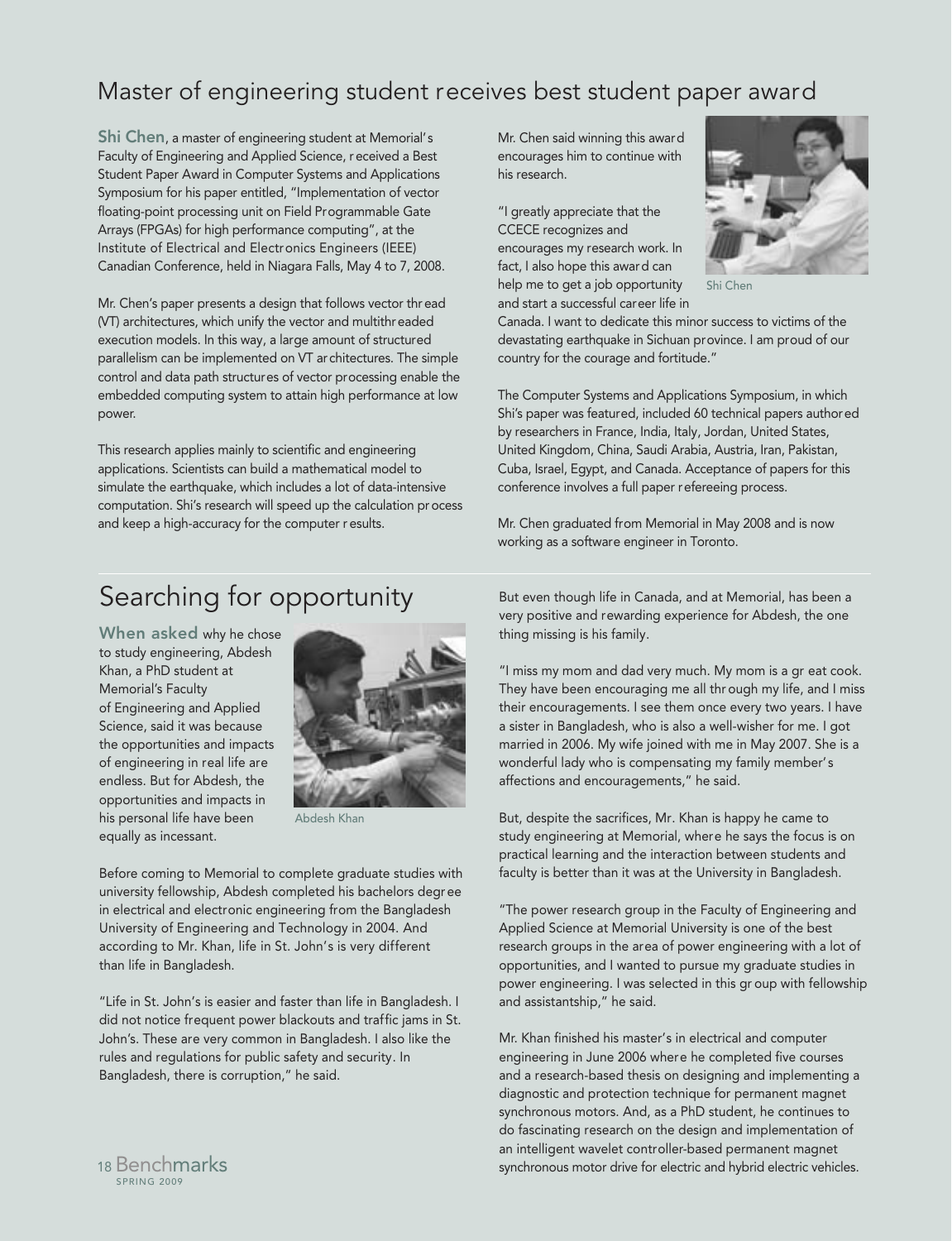"High-reliability, high-efficiency and power-density are key factors for electric propulsion of electric and hybrid electric vehicles. I have developed a wavelet-based intelligent controller for permanent magnet motor drives in electric and hybrid electric vehicles. This controller can provide highefficiency, optimum power density and reliability in fuel-efficient and environmentally-friendly electric and hybrid electric cars," he explained.

And even though the most rewarding thing when it comes to his research is getting published in scholarly peer-reviewed journals and conference proceedings, Mr. Khan says life at

Memorial has given him many exciting and challenging opportunities. From working as a teaching assistant to r esearch assistant to publishing 21 papers to becoming involved with many technical and social communities, this budding engineer is just getting started.

And what has been his favourite part? Receiving his master's degree, of course.

"It was an excellent memorable personal experience in stimulating my interest for PhD research."



### Engineering student recognized for outstanding achievement

Zhipeng Duan

**Zhipeng Duan** is standing out amongst the crowd. This past summer, the Faculty of Engineering and Applied

Science graduate student was awarded the Governor General's Gold Medal in Graduate Studies and the David Dunsiger Award for Excellence.

The Governor General's Gold Medal in Graduate Studies is an annual award that recognizes excellence in a doctoral program. It is awarded normally to a PhD student who achieves the highest academic standing in his/her graduate degr ee program. Zhipeng, who received his PhD degree in engineering at Memorial's spring convocation, was chosen among all those receiving a PhD at Memorial this year.

The David Dunsiger Award is for excellence in graduate studies in the Faculty of Engineering and Applied Science, and commemorates the contribution of Dr. A. David Dunsiger, a member of the faculty from 1974 to 1979. It is awar ded to a student who produces outstanding quality work. The recipient is selected by the Faculty of Engineering Scholarship Advisory Committee, on the advice of the dean of Engineering and Applied Science and the dean of Graduate Studies.

Mr. Duan is honoured to receive these awards and very grateful for this recognition from the faculty.

"Winning these awards is very important to my futur e academic career and these awards will motivate me in my futur e research. I would like to express my appreciation to my supervisor, Dr. Yuri Muzychka, for his enthusiastic guidance and support of this work," he said.

The awards are awarded during convocation, and to be eligible for nomination by a Faculty or School, candidates must:

- have completed all the requirements for the degree;
- have been approved by Senate for the conferring of the degree; and
- be eligible to graduate at the spring convocation or have graduated at the previous fall convocation.

Ocean and naval architectural engineering students compete in "junk boat" race



This past September, new students to the ocean and naval architectural engineering program competed in the annual "junk boat" race.

Teams were given the same set of supplies including plywood, Styrofoam, duct tape, nails, pool noodles, a plastic container, and other random materials to build a "junk boat" within a certain timeframe. Once the boat was built, each team chose a captain to sail the vessel in Long Pond, behind the engineering building. As fellow students and faculty cheer ed them on, captains paddled their way to the finish line. In the end, T eam 3, led by Gracie Watts, won the race; however, all participants had a great time and had an opportunity to meet their fellow classmates.

Next year's "junk boat" race is much anticipated.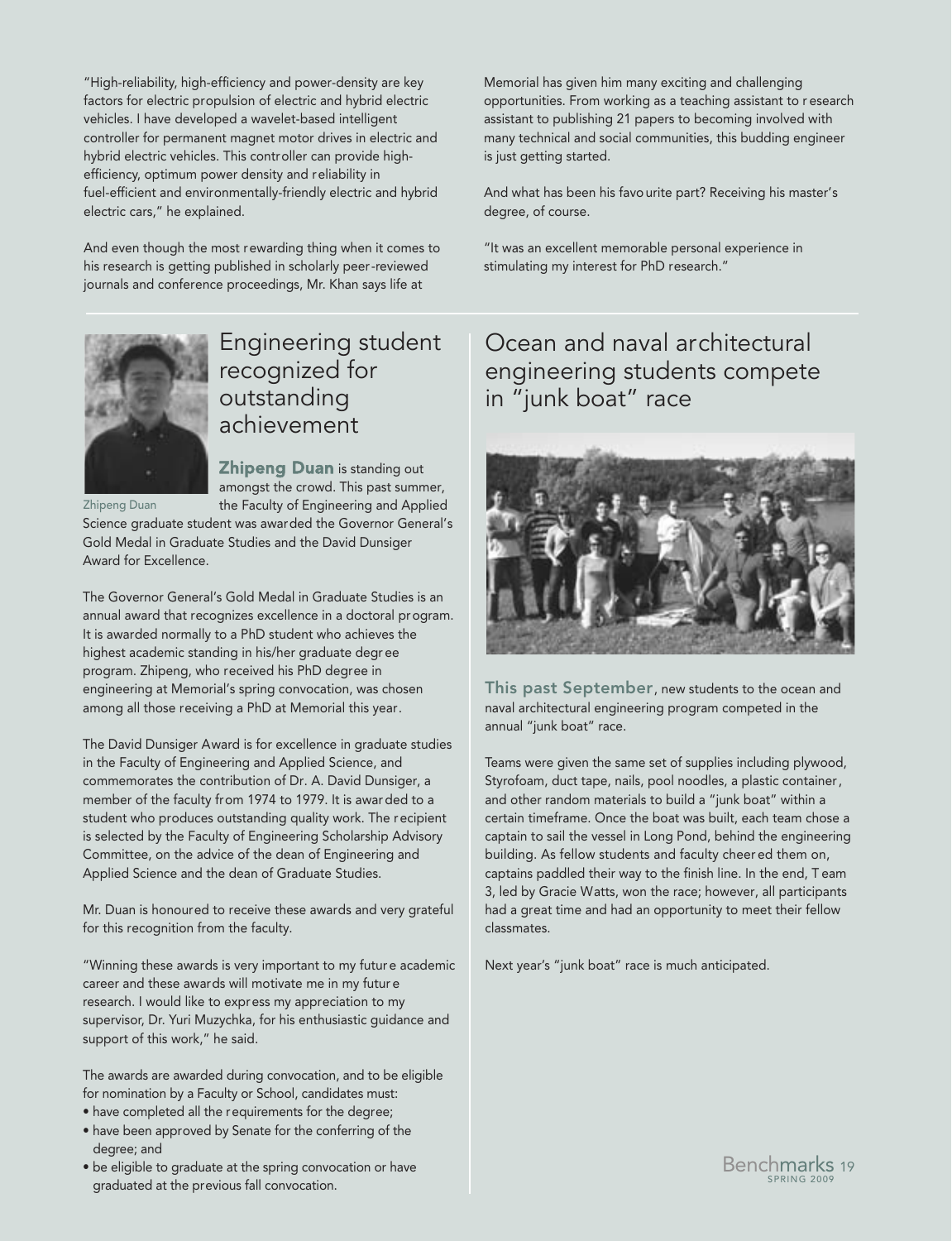### The Faculty's Student Society 'B' holds Winter Charity Ball in support of Daffodil Place

On Saturday, Feb. 7, 2009, hard work and teamwork sure paid off as engineers gave back to the community by hosting the third annual Winter Charity Ball.

Hosted by the Faculty of Engineering's Student Society 'B', the event raised more than \$8,000 in aid of Daf fodil Place. Jill Henderson is the Society's vice president external and she couldn't be happier with how things went.

"I am extremely pleased with how everything turned out. The whole society executive put in countless hours to make this event happen. I feel that this event is finally starting to gr ow within the community and will undoubtedly continue to gr ow in years to come," she said.

David Sharpe, president of Engineering Student Society 'B'; Dr. John Quaicoe, dean for the Faculty of Engineering and Applied Science; and Michelle Cannizzaro, Daffodil Place, all gave speeches throughout the night talking about the importance of the event and the engineering community coming together.

The fundraiser consisted of a three course meal, speeches, a silent auction and the chance to socialize with people fr om the engineering community as a string quartet fr om Memorial's music school played throughout the evening.



The annual Winter Charity Ball has always centr ed around engineers giving back to the community and began as a way for the engineering community to come together to support a local charity.

"Every year the event has seen an incr ease in attendance and money raised. This year we had 160 people in attendance and were able to raise over \$8 ,000. The charity ball is finally starting to become a more well-known and annual event, which is sure to draw in more people in the years to come," said Ms. Henderson.

Sponsors included the Professional Engineers and Geoscientists of Newfoundland and Labrador (PEG-NL); the Faculty of Engineering and Applied Science; Technip; Peter Kiewit Sons Co.; 99.1 Hits FM; Royal Bank of Canada; Pr oduction Services Network; Newfoundland Transshipment Limited; Cre8iv Design Studio Inc.; AE Consultants Ltd.; and Genesis Centr e.

### Fifth annual Pi-Day in support of the Janeway Children's Foundation a huge success

They say that many hands make light work. This was certainly the case on Friday, March 20, 2009 when volunteers from the Faculty of Engineering's Student Society 'B' came together for the fifth-annual Pi-Day in support of the Janeway Children's Hospital Foundation. The fundraiser was a huge success with more than \$1,900 raised. Mr. David Sharpe is the society president and he was extremely pleased with how the event came together, especially since it's for such a worthwhile cause.

"The society executive was extremely pleased with the number of student volunteers from the engineering student body. We had more than enough and appreciated their willingness to help out. Events like these are so important and we look forward together in the future on similar events," he said.

The event is run by student volunteers, who deliver the pies and collect the donations. For \$10 you can have a cr eam pie delivered to anyone in St. John's or Mount Pearl. If a person receives a pie, he or she can choose to take the pie in the face or pay \$10 to have the pie dir ected towards someone else. There is also the option to not participate.

"Although it's a controversial fundraiser since no one wants to be faced with receiving a pie to the face, it is ef fective. Most people pay the \$10 to redirect the pie to someone else, which leads to more funds being raised for the chosen charity, which has been the Janeway," added Mr. Sharpe.

The society recognizes the continuing support of sponsors, which for this fundraiser included the Faculty of Engineering and Applied Science; Professional Engineers and Geoscientists of Newfoundland and Labrador (PEG-NL); Best Dispensers; The Telegram; Sobey's; Imprint; GJ Cahill & Company, and Genesis Centre.